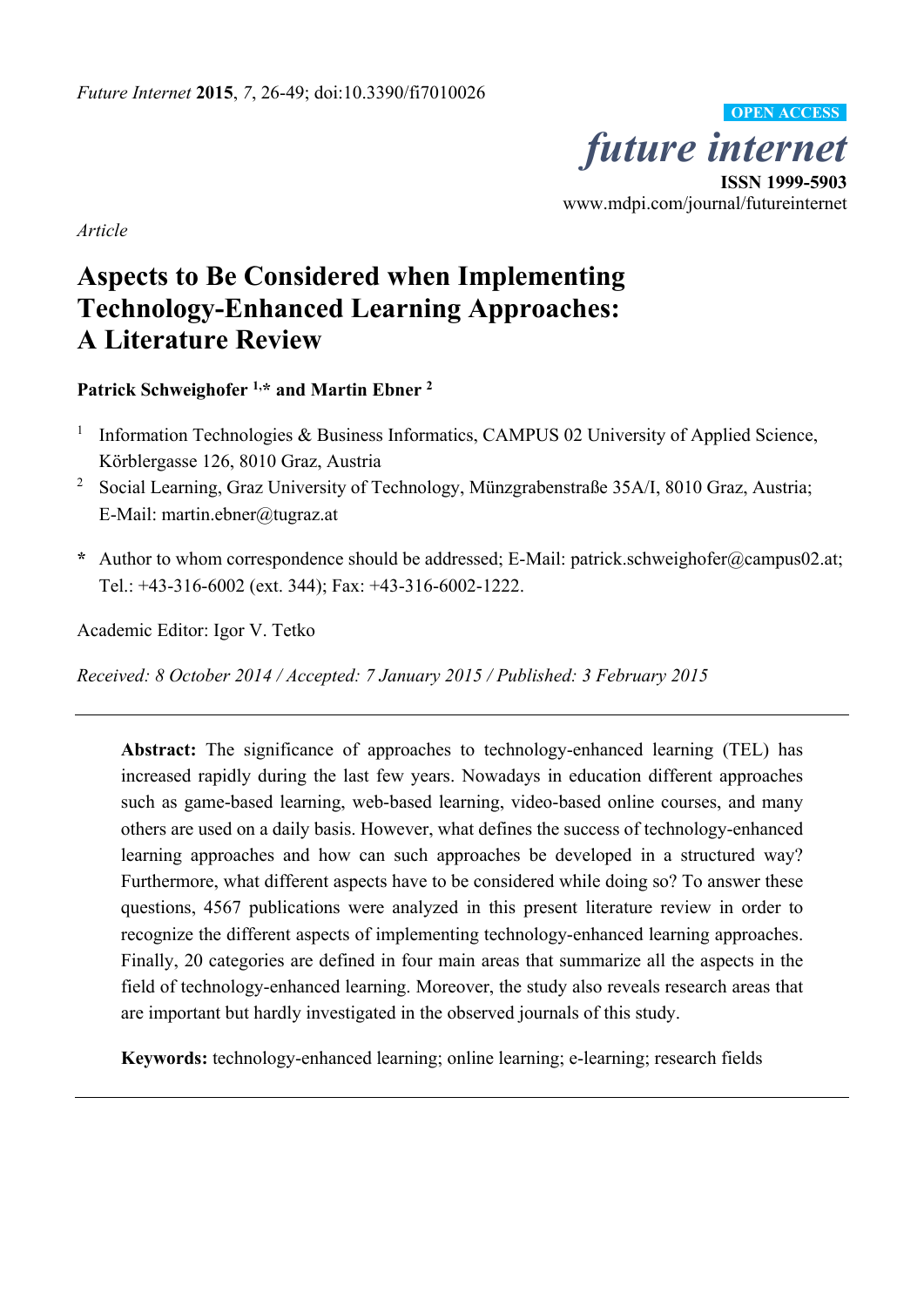## **1. Introduction**

The use of various technologies to enhance education, the field of technology-enhanced learning (TEL), is nowadays widespread. The motivations for this progress are manifold. For instance, Schweighofer, Grünwald, and Ebner [1] identified in a literature review several publications that give reasons for the necessity of technology-enhanced learning approaches. On the whole, the identified publications claim that these approaches are required for living and working in our digital economy, and since people are used to using technologies in their life, they demand learning scenarios that apply those technologies.

The term technology-enhanced learning itself is the most widespread term in this field and combines all approaches in which technology is used to support the learning or teaching process. Thus, terms like e-learning and online learning, as well as more specialized fields such as game-based learning, web-based learning, and others, are part of the research field of technology-enhanced learning [2].

This definition of the term technology-enhanced learning also implies that the research area is vast, and when successfully implementing technology-enhanced learning approaches different aspects have to be considered. However, there are only a few methodologies that support this structured development of individual and successful approaches. In the following, selected methodologies and the aspects addressed in these methodologies are described briefly.

Fink, Gabriel, Gersch, Lehr, and Weber [3] address the issue as learn service engineering. They suggest that technology-enhanced learning approaches should be treated as services. In this way a structured development, comparable to the engineering discipline of service engineering [4], is possible. In doing so, Fink *et al.* [3] consider four main views: economic aspects, technical aspects, didactic aspects, and general organizational conditions.

Another generic methodology looks especially at the development process itself and considers the four stages of planning, implementing, controlling, and improving, whereby learning outcomes are used as control variables [5], and an even more generic model observes pedagogical, social, and technological perspectives [6].

The issue of the structured development of e- and m-learning was also considered within the Europe-wide project UNITE. In the project, a pedagogical framework was evaluated that considers five components: pedagogical framework context, pedagogical approaches, assessment techniques, current pedagogical practices implemented in national curricula and national specifics, and teacher training [7].

Alonso, Manrique, and Viñes [8] show a more detailed model to develop effective e-learning for teaching a coding language. First, they divide the process into five phases: analysis, design, implementation, execution, and evaluation. Second, during each phase they consider the following aspects: perception, attention, cognitive load, coding, retrieval/transfer, and metacognition.

Furthermore, focused on the development of online learning programs and to determine their success, Rovai and Downey [9] suggest taking seven important factors into account: planning, marketing and recruitment, financial management, quality assurance, student retention, faculty development, and online course design and pedagogy.

As can be seen, the considered aspects in these models are not unified and none of the above methodologies include all possible facets that are investigated in the research field of technology-enhanced learning. This led to the following research question: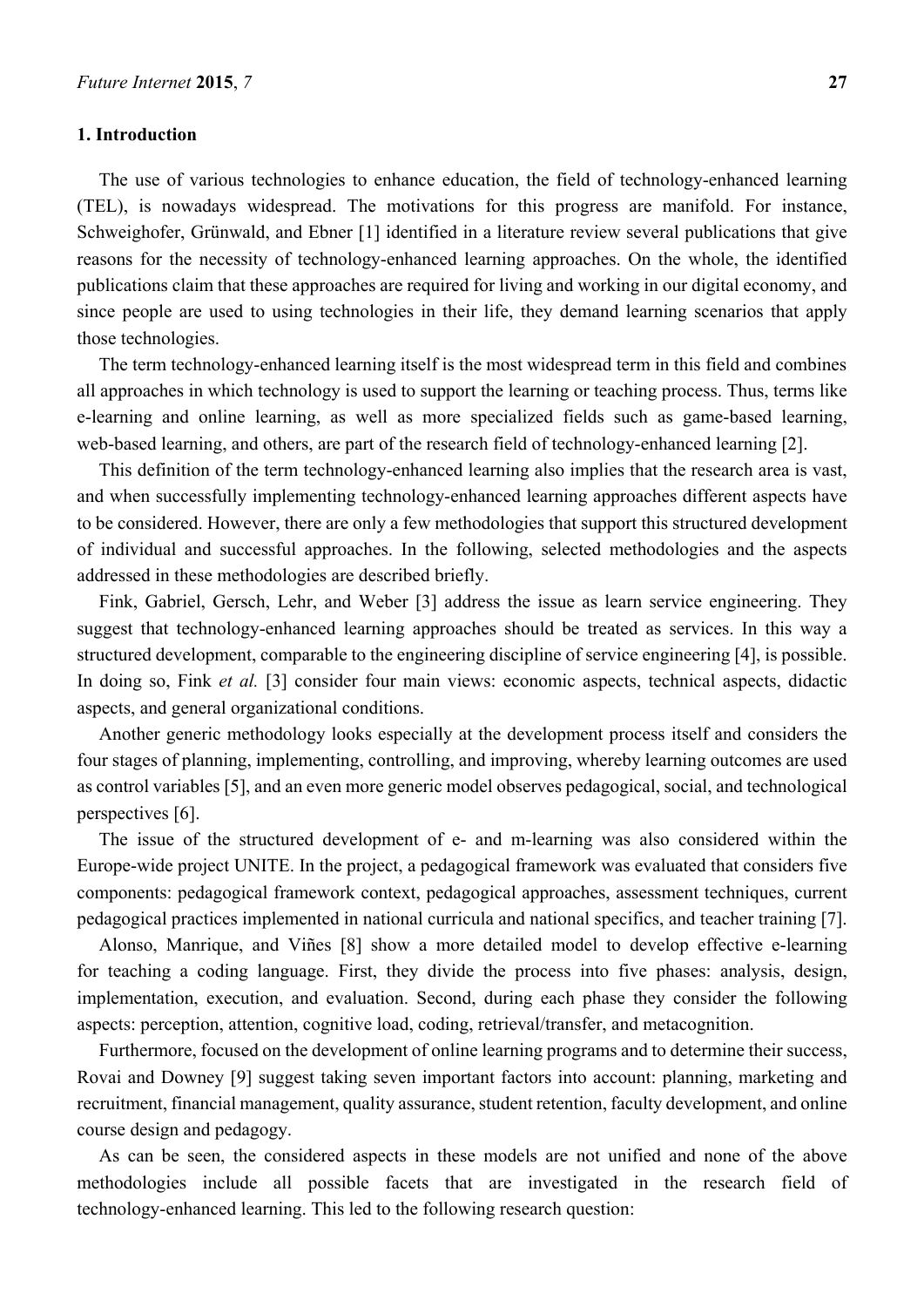What aspects could possibly be considered when implementing technology-enhanced learning approaches?

The answer to this question is given by a large-scale literature review identifying aspects examined in the research area of technology-enhanced learning that could be considered when implementing approaches to TEL. Finally, at the end of this paper, based on the result of the literature review a new generic and holistic model that illustrates the identified aspects in a cluster is suggested.

# **2. Research Method**

The research method used here is based on the method used by Wu, Chiou, Kao, Hu, and Huang [10] in their literature review about game-assisted learning. The method thus consists of the following steps: defining technology-enhanced learning, defining inclusion/exclusion criteria, defining data sources and search strategies, and performing data analysis.

# *2.1. Definition of Technology-Enhanced Learning*

To fulfill the purpose of this study, the term technology-enhanced learning is defined as the collection of all approaches in which technology is used to support the learning or teaching process [2]. Based on this definition, the study is not limited to a special field of technology-enhanced learning. Web-based learning or game-based learning are addressed within this study as well as computer-based learning environments, the simple usage of animations or computer generated pictures and movies, and all other possible ways to use technology to enhance the learning or teaching process.

## *2.2. Inclusion/Exclusion Criteria*

The inclusion/exclusion criteria for publications to be part of this study are as follows:

- The publication has to have a relation to the field of technology-enhanced learning as it is defined for the purpose of this study.
- The purpose of the publication has to address one or more aspects that could possibly be considered when implementing technology-enhanced learning approaches. Publications that introduce new approaches in the field of technology-enhanced learning without explicitly addressing one or more aspects are not taken into account.
- The publication has to be published between 2009 and 2014 (request date November 2013).
- The publication has to be downloadable in full-text at our home university.
- The publication has to be in English.

## *2.3. Data Sources and Search Strategies*

Due to the research purpose—finding aspects which could possibly be considered when implementing approaches to TEL—a search strategy based on search terms alone is not suitable, since it would limit the range of aspects to the selected search terms. Instead, in two major bibliographic databases all publications of high-ranked journals in the area of education are analyzed, to ensure that a wide area of possible aspects is considered and there are no limitations caused by selected search terms. The two databases used are SCOPUS and Web of Knowledge. In Web of Knowledge all journals from the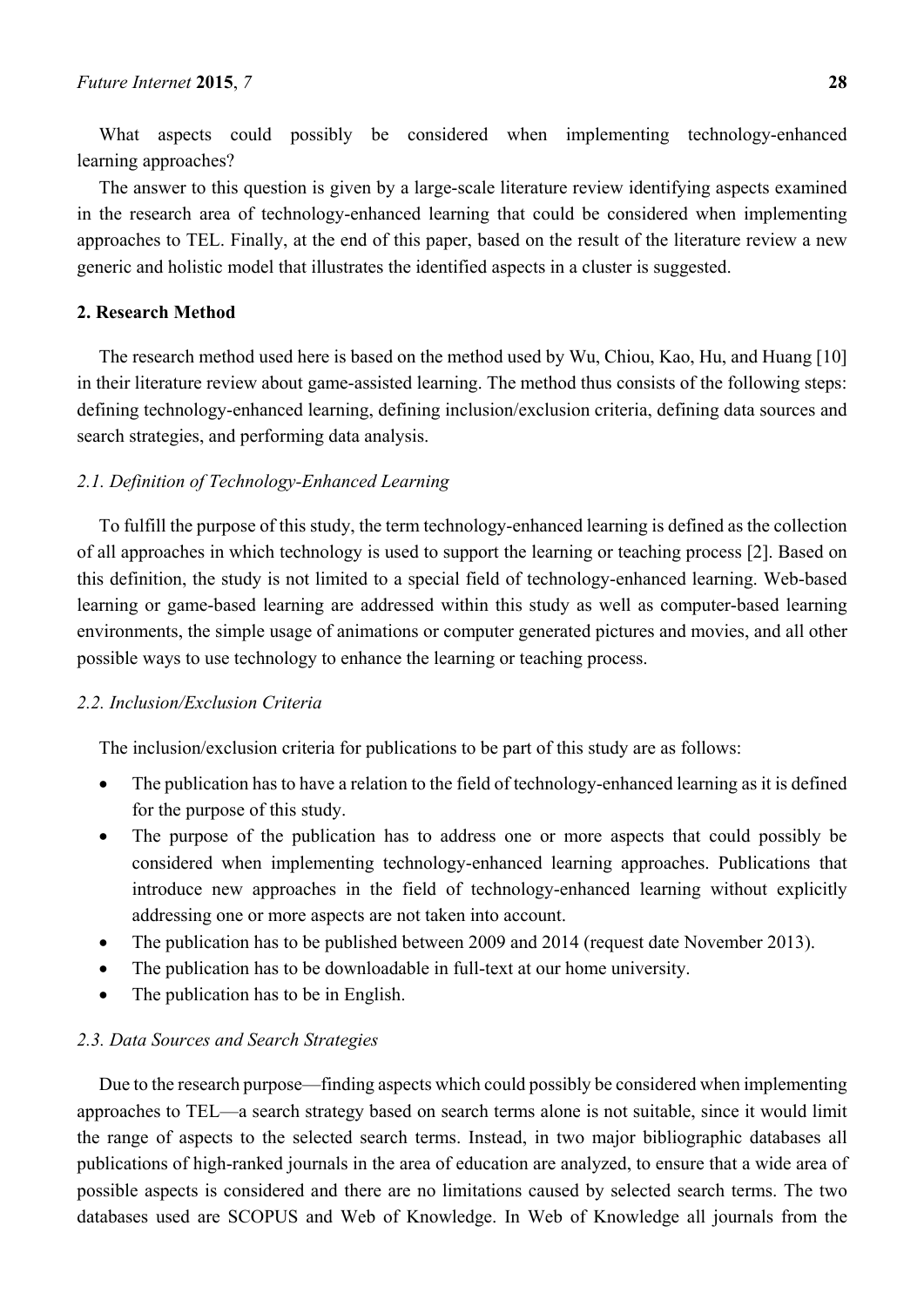category education & educational research with a five-year impact factor greater than 1.5 (based on the 2012 JCR Social Sciences Edition) and in SCOPUS all journals with "education", "learning", or "teaching" in the journal title, excluding journals about machine learning, with a SCImago Journal Rank greater than 1.0 are taken into account. Finally, only journals that provide full-text download and are accessible at our home university are part of the review. Altogether, 12 journals with a total of 4567 publications are initially considered in this study.

# *2.4. Data Analysis*

Out of these 4567 publications, a total of 412 studied at least one aspect that could be considered when implementing technology-enhanced learning approaches. During the analysis these aspects were collected, clustered, and verified once more for quality assurance. The clustering itself as well as the definition of hypernyms was not restricted to using existing models but is strictly based on similarity of the identified aspects in the publications. In detail the following steps lead to the final categorization:

- (1) Collecting: Based on the publications' research question and purpose, the terms for aspects that could possibly be considered when implementing approaches to TEL as they are used in the publications are collected.
- (2) Ordering: The collected original terms are ordered in a way based on similarity.
- (3) Defining: Hypernyms for similar terms are defined.
- (4) Assigning: The publications are assigned to the defined hypernyms.

The following example represents the process that has taken place for the category "mind-set and feelings before TEL". This category contains all aspects that address beliefs, conceptions, or expectations before technology-enhanced learning approaches are implemented or used:

- (1) Collecting: The analyzed publications studied the following aspects: beliefs, students' beliefs, teachers' beliefs, estimated potential for learning contribution, students' conceptions of technology-enhanced learning, students' conceptions, students' expectations, teachers' expectations, and technological expectancy. In so doing, for instance, these aspects are collected due to following phrases out of the publications (note: some of the listed phrases contain other aspects as well and are therefore not only counted in the category "mind-set and feelings before TEL"):
	- (a) beliefs: *"The aim of this study is to investigate the complexity of past experiences with ICT, pedagogical beliefs, and attitude toward ICT in education that the Net Generation student teachers have about their intention to teach and learn with technology."* [11]
	- (b) students' beliefs: *"The purpose of the study was to explore possible links between student socioeconomic status (SES), beliefs about information and communication technologies (ICTs), and out-of-school learning resources."* [12]
	- (c) teachers' beliefs: *"This study was conducted to explore the relationships between teachers' motivation toward web-based professional development, Internet self-efficacy, and beliefs about web-based learning."* [13]
	- (d) estimated potential for learning contribution: *"This study aims at critically reviewing recently published scientific literature on the use of computer and video games in Health Education (HE) and Physical Education (PE) with a view: (a) to identifying the potential*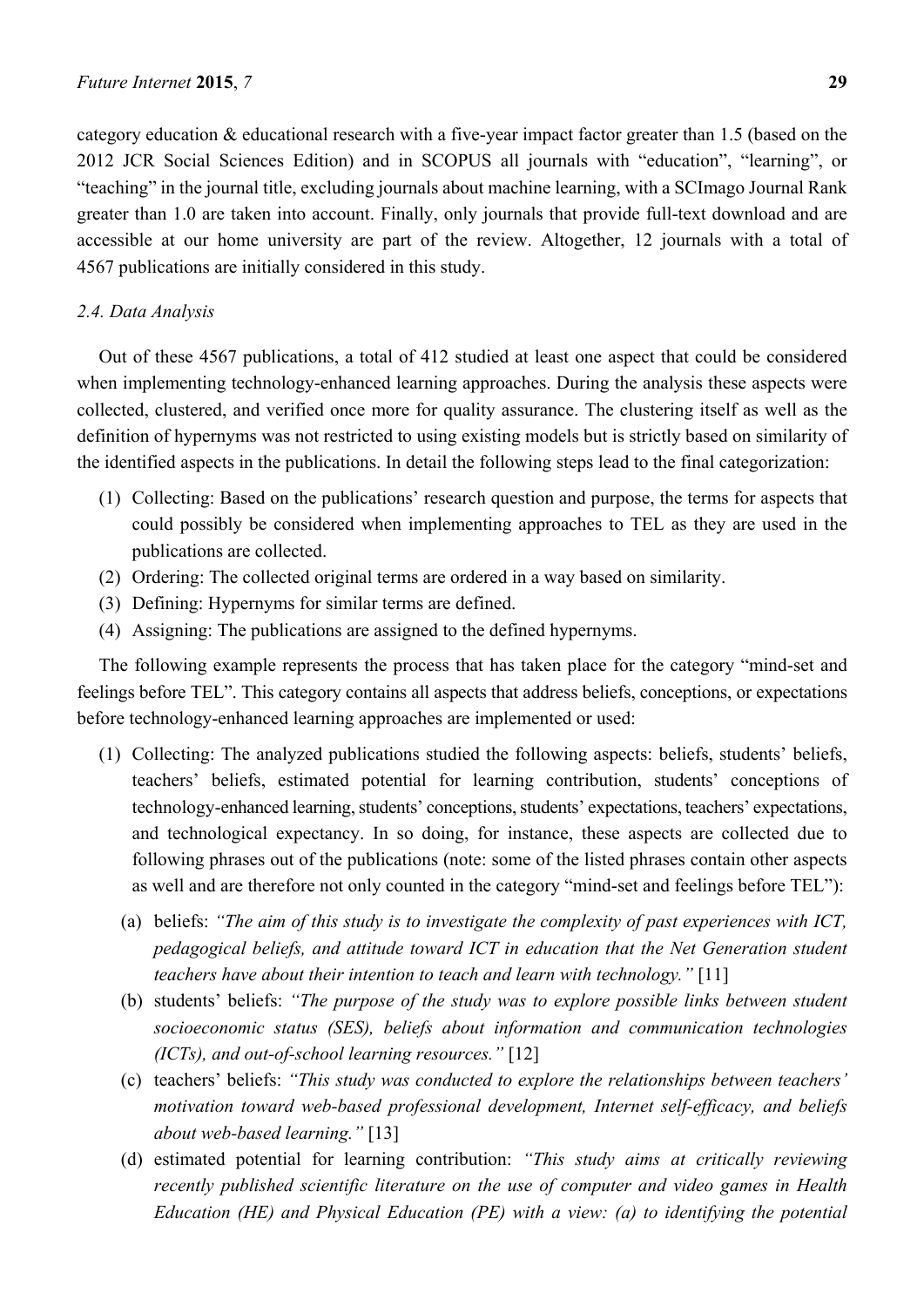*contribution of the incorporation of electronic games as educational tools into HE and PE programs, […]"*[14]

- (e) conceptions of technology enhanced learning of students: *"The present study investigated junior college students' conceptions of and approaches to learning via online peer assessment (PA) using a phenomenographic approach."* [15]
- (f) students' conceptions: *"By interviewing 83 Taiwanese college students with some web-based learning experiences, this study attempted to investigate the students' conceptions of learning, conceptions of web-based learning, and the differences between these conceptions."* [16]
- (g) students' expectations: *"Multiple regression analyses using Mplus 4.21 were carried out to investigate how different facets of students' expectations and experiences are related to perceived learning achievements and course satisfaction."* [17]
- (h) teachers' expectations: *"This exploratory case study examined pre-service teachers' expectations of and attitudes toward the learning and integrating of ICT into their teaching, and their perceptions of the availability and use of ICT in the Teacher Education Program (TEP) and their placement schools."* [18]
- (i) technological expectancy: *"Thus, researchers should take into consideration both technological and learning expectancies of students while investigating e-learning acceptance."* [19]

(2) Ordering: The identified terms are ordered in a way based on similarity as follows:

- (a) beliefs, students' beliefs, teachers' beliefs, estimated potential for learning contribution
- (b) conceptions of technology enhanced learning of students, students' conceptions
- (c) students' expectations, teachers' expectations, technological expectancy
- (3) Defining: The following hypernyms for the ordered terms are defined:
	- (a) beliefs: beliefs, students' beliefs, teachers' beliefs, estimated potential for learning contribution
	- (b) conceptions: conceptions of technology enhanced learning of students, students' conceptions
	- (c) expectations: students' expectations, teachers' expectations, technological expectancy
- (4) Defining: The following hypernym for the category is defined:
	- (a) mindset and feelings before TEL: beliefs, conceptions, expectations
- (5) Assigning: The analyzed publications are assigned to the new defined hypernym(s).

The chosen method for identifying relevant aspects covers a wide area. To achieve such a broad database is the main purpose of the chosen method since journals with a technology-enhanced learning focus cover different aspects as do journals that, for example, specialize in psychology, science, or teaching. However, it has to be said that this method has limitations as well; hence, relevant publications not found by the two databases are excluded from this study, as are publications from other journals.

# **3. Literature Review**

The identified aspects that could be considered when implementing technology-enhanced learning approaches are clustered into 20 categories. Each category consists of aspects that show a high similarity.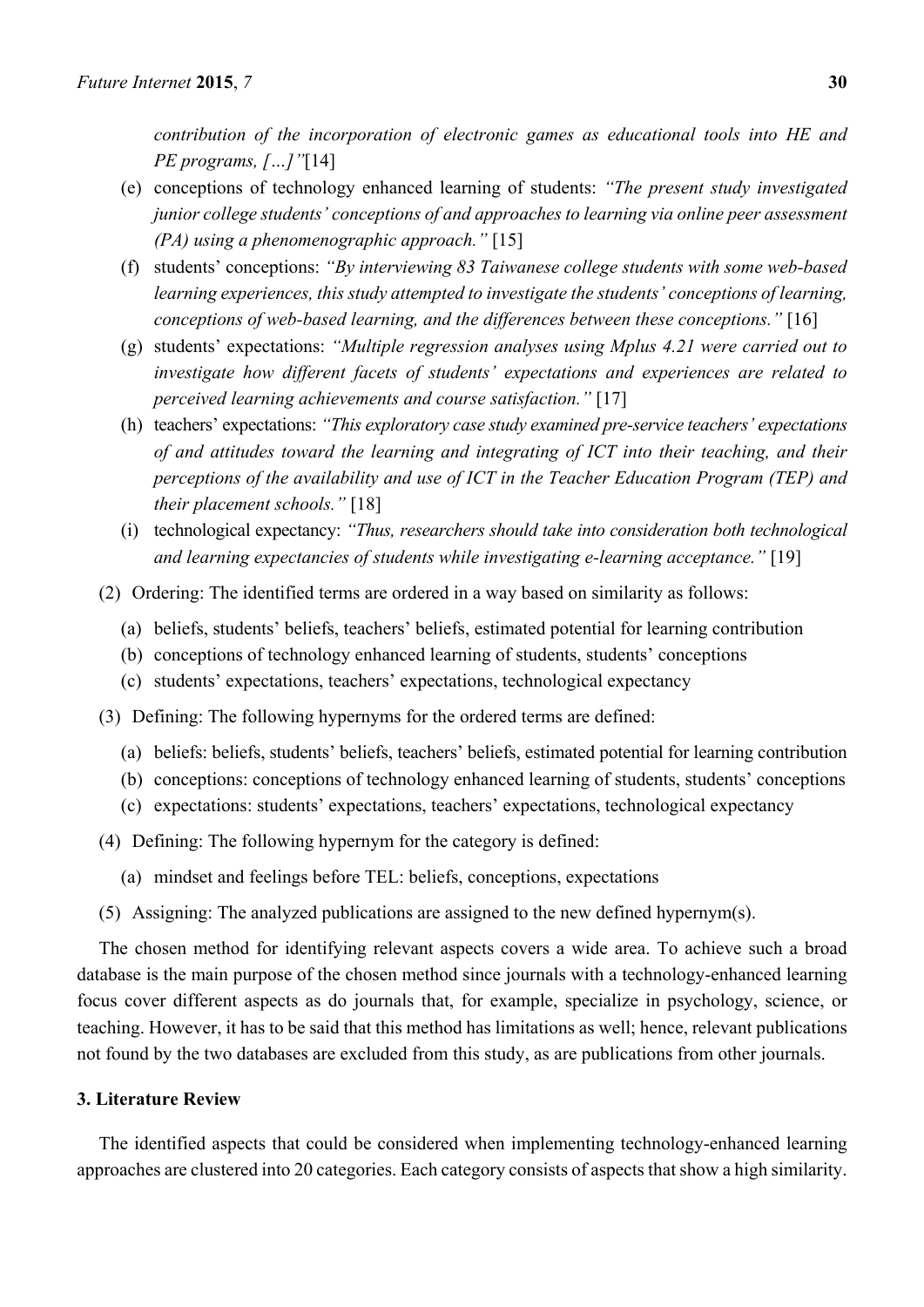For example, in the category "demographic differences" all aspects regarding the learners' general circumstances, like the learners' age and cultural background, are taken together.

The following sections briefly describe the content of the identified categories. Additionally, to provide better insight, reviews of selected publications from the categories are given. However, it is not the aim of this publication to discuss the methods used and results of the identified publications in detail but rather to identify the investigated aspects in the analyzed publications.

An overview of the identified categories of aspects considered in the journals can be seen in Table 1. Additionally, the table shows the number of analyzed articles in the journal and how many of them involved aspects that can be considered (added to journal in parenthesis). Table 2 shows the identified categories of aspects per year. Both tables are ordered alphabetically. Since most publications explored more than one aspect, often from different categories, the total number of identified aspects is higher than the number of publications.

## *3.1. Acceptance Aspects*

Investigating the acceptance of technology-enhanced learning approaches or technology itself is wide-spread. This category, therefore, combines all publications dealing with aspects of acceptance regarding online learning, web-based learning, game-based learning, technology-enhanced learning, learning environments, and technology usage. The publications here not only address the acceptance of learners, but also the acceptance of teachers and other involved parties, such as parents. In total, 36 publications address aspects of acceptance.

For instance, Bourgonjon, Valcke, Soetaert, de Wever, and Schellens [20] studied the reasons why parents often have negative perceptions—especially towards game-based learning. They claim that the missing acceptance of parents often has a negative influence on teachers, students, and policy makers and is therefore a barrier for game-based learning scenarios. Furthermore, they show a hypothetical path model in their work that helps to explain and predict parental acceptance.

Regarding teachers' acceptance, Pynoo *et al.* [21] use two sources to determine whether teachers accept educational portals or not. Firstly, they analyze the amount of usage. For example, the number of logins, downloads, uploads, reactions, and pages viewed. Secondly, they use an online questionnaire. The results of two surveys, 22 months apart, show that attitude and perceived usefulness are the strongest predictors of behavioral intention.

A well-known model to determine the acceptance of technology is the technology acceptance model. In their work, Chow, Herold, Choo, and Chan [22] show how they use this model to evaluate the learners' acceptance of a learning scenario in the virtual environment Second Life.

## *3.2. Business Aspects*

Altogether, 38 articles cover business aspects of technology-enhanced learning. These studies mainly address the holistic effectiveness and efficiency of technology-enhanced learning approaches. Furthermore, the value and benefits as well as difficulties and organizational influences are considered. Finally, a few works investigate cost reduction, quality assurance, and ethical dimensions.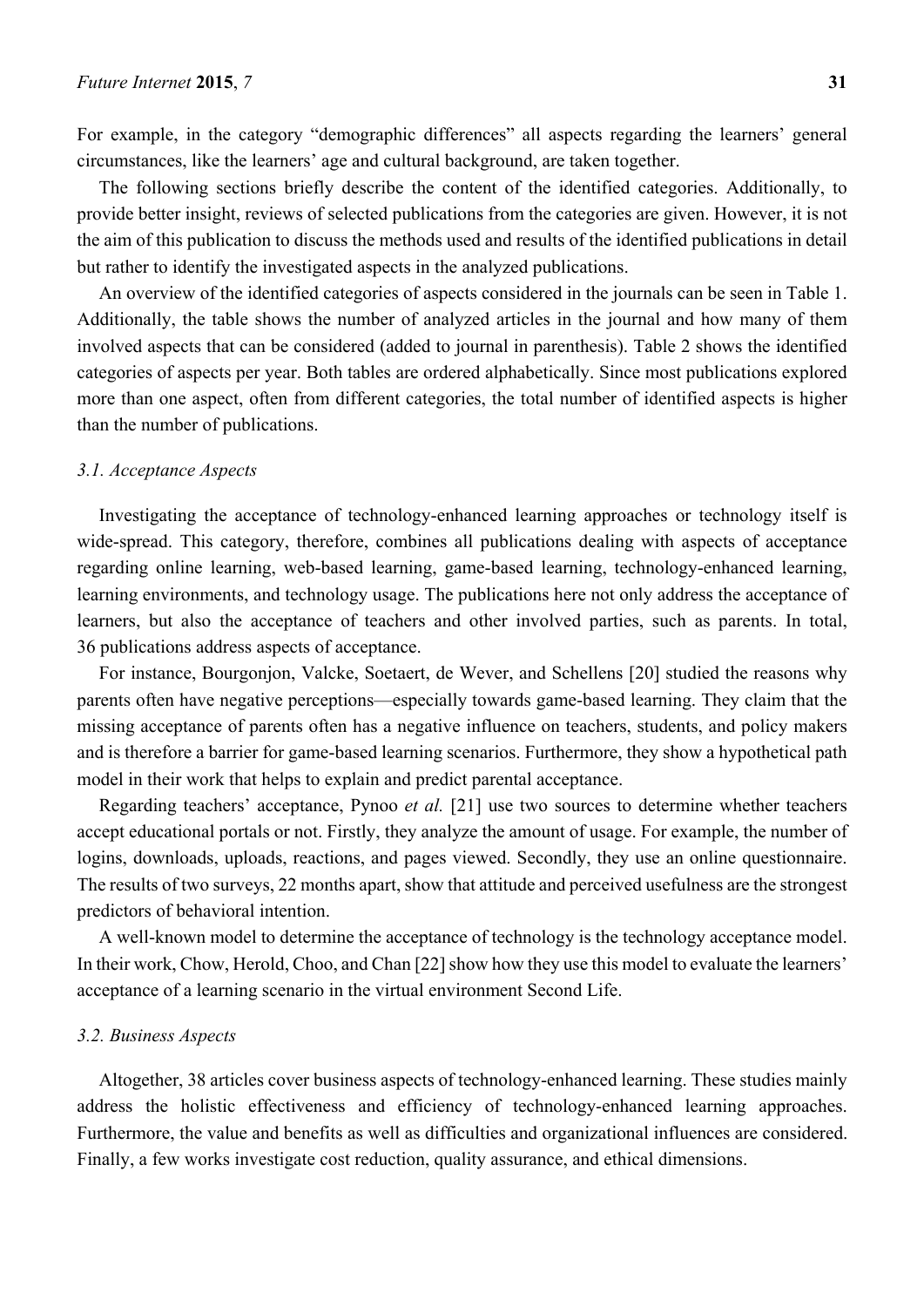**Table 1.** Identified categories of aspects per journal.

| Journal (analyzed<br>articles/<br>taken articles)<br>Category | &<br>education<br>(1201/253) | <b>Computers Contemporary</b><br>educational<br>psychology<br>(149/3) | Early<br>childhood<br>research<br>quarterly<br>(235/1) | Economic<br>s of<br>education<br>review<br>(484/1) | <b>Educational</b><br>research<br>review<br>(87/3) | <b>Interactive</b><br>learning<br>environments<br>(150/52) | <b>Internet</b><br>and higher<br>education<br>(167/47) | Journal of<br>research in<br>science<br>teaching<br>(273/3) | <b>Learning</b><br>and<br>instruction<br>(253/30) | Physical review<br>special<br>topics-physics<br>education<br>research<br>(172/7) | Science &<br>education<br>(713/0) | <b>Teaching</b><br>and teacher<br>education<br>(683/12) | Count<br>(4567/412)     |
|---------------------------------------------------------------|------------------------------|-----------------------------------------------------------------------|--------------------------------------------------------|----------------------------------------------------|----------------------------------------------------|------------------------------------------------------------|--------------------------------------------------------|-------------------------------------------------------------|---------------------------------------------------|----------------------------------------------------------------------------------|-----------------------------------|---------------------------------------------------------|-------------------------|
| <b>Acceptance aspects</b>                                     | 31                           | $\blacksquare$                                                        | $\overline{\phantom{a}}$                               |                                                    | $\overline{\phantom{a}}$                           | $\overline{4}$                                             |                                                        | $\blacksquare$                                              | $\sim$                                            | $\sim$                                                                           | $\overline{\phantom{0}}$          | $\blacksquare$                                          | 36                      |
| <b>Business aspects</b>                                       | 21                           |                                                                       | $\sim$                                                 |                                                    |                                                    | 13                                                         | $\overline{c}$                                         | $\blacksquare$                                              | $\mathbf{1}$                                      | $\sim$                                                                           |                                   |                                                         | 38                      |
| <b>Cognitive aspects</b>                                      | 22                           | $\mathbf{1}$                                                          | $\overline{\phantom{a}}$                               |                                                    |                                                    | 6                                                          | 1                                                      | $\overline{\phantom{a}}$                                    | 9                                                 | $\blacksquare$                                                                   |                                   | $\overline{\phantom{a}}$                                | 39                      |
| <b>Course-related aspects</b>                                 | 6                            | $\blacksquare$                                                        | $\blacksquare$                                         |                                                    | $\overline{\phantom{a}}$                           |                                                            | 5                                                      | $\blacksquare$                                              | $\sim$                                            | $\overline{\phantom{a}}$                                                         | $\overline{\phantom{a}}$          |                                                         | 13                      |
| <b>Demographic differences</b>                                | 21                           | $\overline{\phantom{a}}$                                              | $\overline{\phantom{a}}$                               |                                                    | $\overline{\phantom{a}}$                           | $\mathbf{1}$                                               | 5                                                      | $\overline{\phantom{a}}$                                    | $\overline{\phantom{a}}$                          | $\overline{\phantom{a}}$                                                         |                                   | $\overline{\phantom{a}}$                                | 27                      |
| Influences from prior knowledge<br>and experience             | 23                           |                                                                       |                                                        |                                                    |                                                    | 5                                                          | $8\,$                                                  |                                                             | $\mathbf{1}$                                      |                                                                                  |                                   | $\overline{c}$                                          | 39                      |
| <b>Instruction aspects</b>                                    | 6                            |                                                                       |                                                        |                                                    |                                                    | 6                                                          | 3                                                      |                                                             | 3                                                 |                                                                                  |                                   |                                                         | $20\,$                  |
| Learners' learning aspects                                    | 62                           |                                                                       | $\overline{\phantom{a}}$                               | $\overline{\phantom{a}}$                           | $\overline{c}$                                     | 19                                                         | 10                                                     | $\blacksquare$                                              | $\tau$                                            |                                                                                  | $\overline{\phantom{a}}$          | $\blacksquare$                                          | 102                     |
| <b>Learners' requirements</b>                                 | 16                           | $\blacksquare$                                                        | $\blacksquare$                                         |                                                    | $\sim$                                             | $\overline{4}$                                             | $\overline{4}$                                         | $\blacksquare$                                              | $\overline{\phantom{a}}$                          | $\blacksquare$                                                                   |                                   | $\blacksquare$                                          | 24                      |
| <b>Learning success</b>                                       | 117                          | 3                                                                     |                                                        |                                                    | $\overline{c}$                                     | $20\,$                                                     | 14                                                     | $\overline{3}$                                              | 17                                                | $7\phantom{.0}$                                                                  | $\overline{\phantom{a}}$          |                                                         | 186                     |
| Mind-set & feelings before TEL                                | 15                           | $\sim$                                                                | $\overline{\phantom{a}}$                               | $\sim$                                             | $\sim$                                             | $\sim$                                                     | 2                                                      | $\blacksquare$                                              | $\mathbf{1}$                                      | $\sim$                                                                           | $\sim$                            | 5                                                       | 23                      |
| Mind-set & feelings during TEL                                | 67                           |                                                                       | $\blacksquare$                                         |                                                    |                                                    | $\overline{7}$                                             | 26                                                     | $\blacksquare$                                              |                                                   | $\blacksquare$                                                                   |                                   |                                                         | 102                     |
| <b>Motivational aspects</b>                                   | 52                           | $\sim$                                                                | $\blacksquare$                                         | $\blacksquare$                                     | $\sim$                                             | $\,8\,$                                                    | $10\,$                                                 | $\sim$                                                      | $\overline{c}$                                    | $\sim$                                                                           | $\overline{\phantom{a}}$          | $\boldsymbol{2}$                                        | 74                      |
| <b>Requirements on teachers</b>                               | $\blacksquare$               | ÷                                                                     | $\blacksquare$                                         |                                                    |                                                    | $\blacksquare$                                             | $\blacksquare$                                         | ۰                                                           |                                                   | $\overline{\phantom{a}}$                                                         | $\sim$                            | $\mathfrak{Z}$                                          | $\mathbf{3}$            |
| <b>Self-regulation aspects</b>                                | 23                           |                                                                       | $\overline{\phantom{a}}$                               |                                                    | $\overline{\phantom{a}}$                           | $\mathfrak{Z}$                                             | $7\phantom{.0}$                                        | $\overline{\phantom{a}}$                                    | $\overline{2}$                                    | $\overline{\phantom{a}}$                                                         |                                   | $\overline{\phantom{a}}$                                | 36                      |
| <b>Social aspects</b>                                         | 3                            | $\blacksquare$                                                        | $\overline{\phantom{a}}$                               | $\overline{\phantom{a}}$                           | $\overline{\phantom{a}}$                           | $\blacksquare$                                             | $\blacksquare$                                         | $\overline{\phantom{a}}$                                    |                                                   | $\sim$                                                                           | $\overline{\phantom{a}}$          | $\overline{\phantom{a}}$                                | $\overline{\mathbf{4}}$ |
| <b>Support processes</b>                                      | 14                           |                                                                       | $\blacksquare$                                         |                                                    |                                                    | $\overline{4}$                                             |                                                        | $\blacksquare$                                              | $\,8\,$                                           | $\overline{a}$                                                                   |                                   | $\sim$                                                  | 27                      |
| <b>Teachers' teaching aspects</b>                             | 9                            | $\blacksquare$                                                        | $\overline{\phantom{a}}$                               |                                                    | $\overline{\phantom{a}}$                           |                                                            | $\blacksquare$                                         | $\overline{\phantom{a}}$                                    | $\overline{\phantom{a}}$                          | $\overline{\phantom{a}}$                                                         | $\overline{\phantom{a}}$          | $\overline{c}$                                          | 12                      |
| <b>Technical infrastructure aspects</b>                       | $7\overline{ }$              | $\blacksquare$                                                        | $\overline{\phantom{a}}$                               | $\sim$                                             | $\sim$                                             | $\sqrt{2}$                                                 | 6                                                      | $\blacksquare$                                              | $\overline{c}$                                    | $\blacksquare$                                                                   | $\overline{\phantom{0}}$          |                                                         | 18                      |
| <b>Technology-related aspects</b>                             | 20                           |                                                                       | $\overline{\phantom{a}}$                               |                                                    | $\blacksquare$                                     | $\mathbf{1}$                                               | $\mathfrak{Z}$                                         | $\overline{a}$                                              | $\mathbf{1}$                                      | $\overline{\phantom{a}}$                                                         |                                   | 5                                                       | 30                      |
| Count                                                         | 535                          | 6                                                                     | $\mathbf{1}$                                           | $\mathbf{1}$                                       | $\overline{\mathbf{4}}$                            | 105                                                        | 108                                                    | $\overline{\mathbf{4}}$                                     | 56                                                | 8                                                                                | $\bf{0}$                          | 25                                                      | 853                     |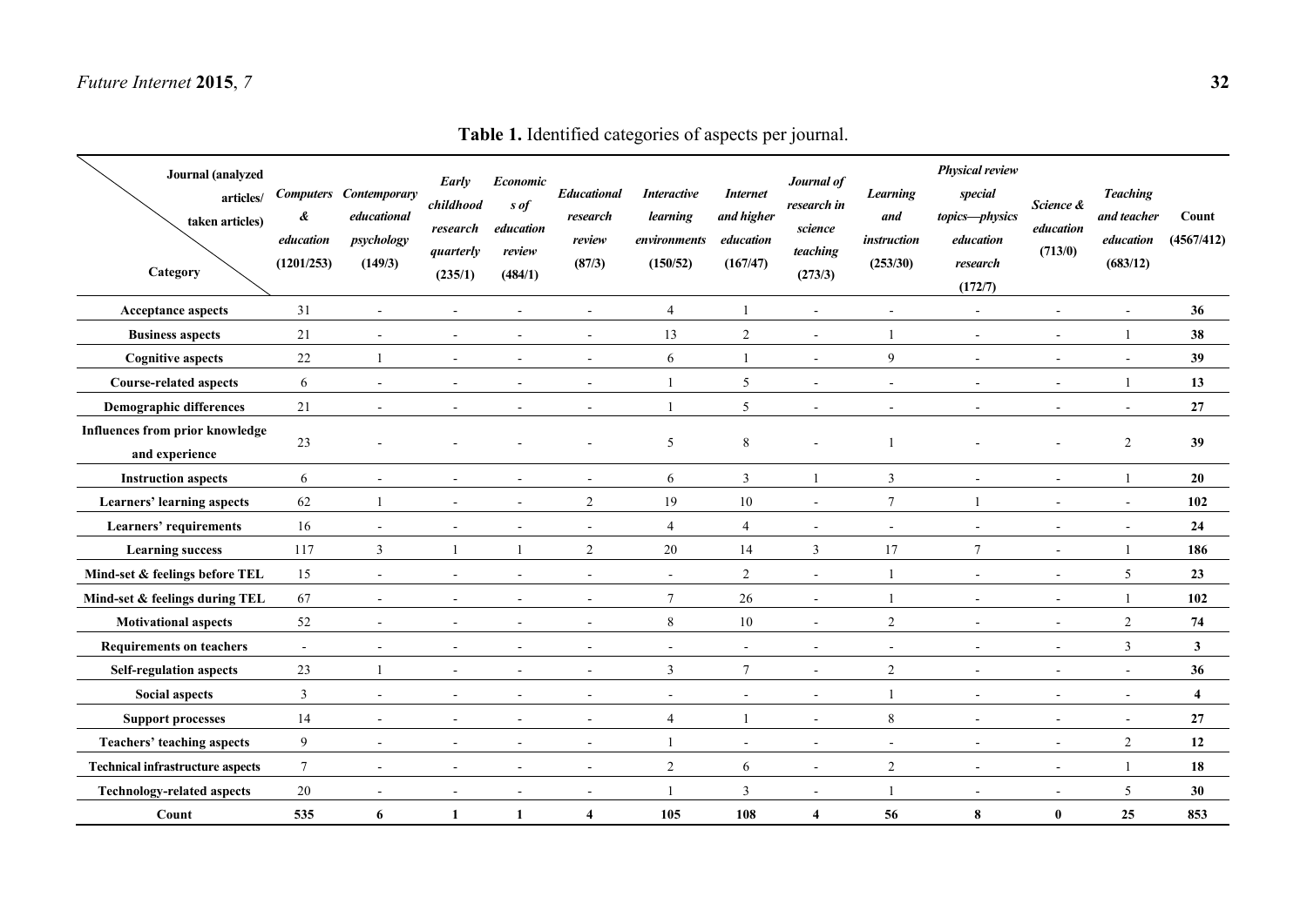| <b>Year of publication</b>                     | 2009 | 2010           | 2011           | 2012           | 2013           | 2014                     | Count |
|------------------------------------------------|------|----------------|----------------|----------------|----------------|--------------------------|-------|
| Category                                       |      |                |                |                |                |                          |       |
| <b>Acceptance aspects</b>                      | 10   | $\overline{4}$ | 7              | 9              | 6              |                          | 36    |
| <b>Business aspects</b>                        | 7    | 10             | 6              | 11             | $\overline{4}$ |                          | 38    |
| <b>Cognitive aspects</b>                       | 8    | 10             | 6              | 8              | 7              | $\overline{\phantom{a}}$ | 39    |
| <b>Course-related aspects</b>                  | 4    | 3              | 3              | 2              | 1              | $\overline{\phantom{a}}$ | 13    |
| <b>Demographic differences</b>                 | 6    | 6              | 5              | 3              | 7              | $\overline{\phantom{0}}$ | 27    |
| Influences from prior knowledge and experience | 7    | 5              | 12             | 9              | 6              | $\overline{a}$           | 39    |
| <b>Instruction aspects</b>                     | 3    | 8              | $\overline{2}$ | 3              | $\overline{4}$ |                          | 20    |
| <b>Learners' learning aspects</b>              | 20   | 25             | 15             | 26             | 15             | 1                        | 102   |
| Learners' requirements                         | 3    | 6              | 6              | 5              | $\overline{4}$ | $\blacksquare$           | 24    |
| <b>Learning success</b>                        | 44   | 40             | 28             | 37             | 37             | $\overline{\phantom{0}}$ | 186   |
| Mind-set & feelings before TEL                 | 6    | $\overline{4}$ | 2              | 3              | 8              | $\overline{\phantom{0}}$ | 23    |
| Mind-set & feelings during TEL                 | 14   | 21             | 19             | 23             | 25             | $\blacksquare$           | 102   |
| <b>Motivational aspects</b>                    | 17   | 17             | 12             | 12             | 16             | $\overline{\phantom{0}}$ | 74    |
| <b>Requirements on teachers</b>                |      | 2              | $\overline{a}$ | $\blacksquare$ | 1              | $\blacksquare$           | 3     |
| <b>Self-regulation aspects</b>                 | 8    | 9              | 7              | 3              | 9              |                          | 36    |
| <b>Social aspects</b>                          | 2    | 1              |                | 1              |                | $\overline{\phantom{0}}$ | 4     |
| <b>Support processes</b>                       | 3    | 6              | 6              | 6              | 6              | $\overline{\phantom{0}}$ | 27    |
| <b>Teachers' teaching aspects</b>              | 2    | 3              | 3              | 3              | 1              | $\overline{a}$           | 12    |
| <b>Technical infrastructure aspects</b>        | 7    | 3              | 5              | 3              |                | $\overline{a}$           | 18    |
| <b>Technology-related aspects</b>              | 5    | 3              | 6              | 6              | 10             | $\overline{\phantom{0}}$ | 30    |
| Count                                          | 176  | 186            | 150            | 173            | 167            | 1                        | 853   |

**Table 2.** Identified categories of aspects per year of publication.

Regarding cost reduction, Ho and Dzeng [23] show in their study about safety training via online learning in enterprises, among other aspects, how much enterprises can save by using online learning scenarios to train their staff. However, their study cannot clarify a mutual relationship between the costs and effectiveness of online learning.

With qualitative and quantitative methods, Czerniewicz and Brown [24] examine the organizational influence of policies and culture on online learning in four South African universities. Their results show a relationship between policies and the use of technology for teaching and learning. Furthermore, the results confirmed a crucial relationship between organizational culture and the importance and usage of online learning in the observed universities.

T. Wang [25], for example, investigates the general benefits and difficulties of implementing technologies to enhance architectural education. Among others, T. Wang sees one difficulty in the fact that both learners and teachers have to learn how to use technology-enhanced learning approaches effectively before any benefits can be achieved. On the other hand, T. Wang also mentions the benefits of technology-enhanced learning approaches, especially when it comes to lifelong learning.

## *3.3. Cognitive Aspects*

In this category, cognitive aspects such as cognitive load, cognitive abilities, cognitive processes, and aspects regarding learners' attention are combined. Out of the analyzed publications, 39 deal with these aspects.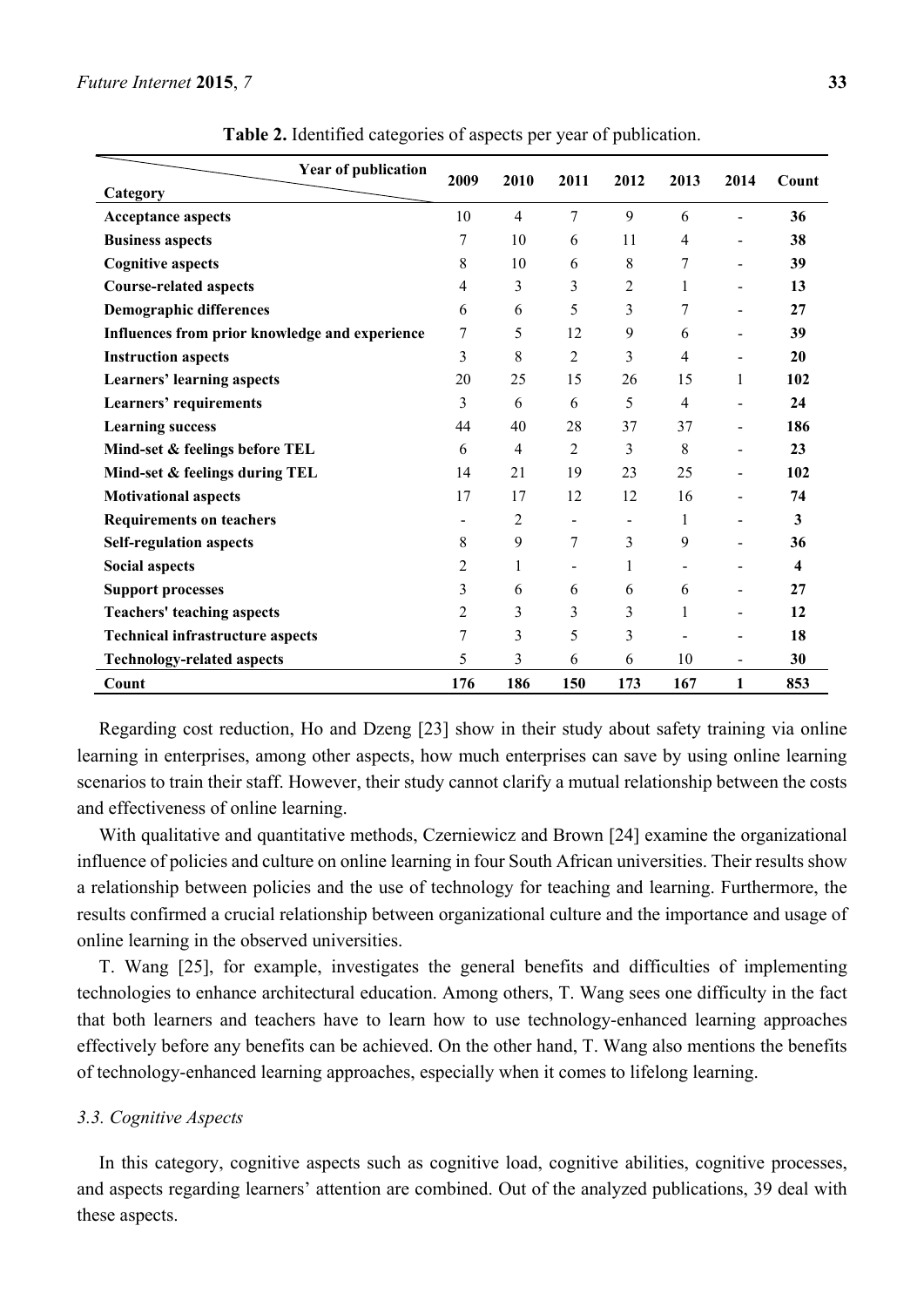For example, Austin [26] studies the effect of individual cognitive differences on performance. In detail, her study deals with the impact of multimedia combinations, and the results show that display design influences the attention and cognitive load.

Annetta, Minogue, Holmes, and Cheng [27] evaluated in their study the cognitive impact on students while playing a teacher-created video game. Their study shows that although no effect on learning outcomes could be measured, the influence on the participants' level of engagement was significant.

A way to track and explore learners' attention is shown by Boucheix and Lowe [28]. They used eye tracking to investigate learners' attention in learning scenarios with complex animations within two experiments.

#### *3.4. Course-Related Aspects*

Course-related aspects are aspects regarding the course design, the delivery mode used, the time provided for individual tasks, the purpose or the teaching discipline itself, and the relevance of the course for the learners. In this study, 13 publications are identified that deal with such aspects.

One of these 13 articles researches the effects on the development of a community of inquiry when providing different time periods. In detail, the effects were measured on a single course, which was held by the same teacher for 13 weeks or six weeks. The results of the study mainly show differences in the development of cognitive presence [29].

Moreover, in a literature review Arbaugh *et al.* [30] detected that the volume and quality of online and blended learning approaches differ regarding the teaching discipline. In detail, approaches in business disciplines are part of the review and the results show that in subjects such as Finance and Economics there are only a few online or blended learning approaches implemented.

Klašnja-Milićević, Vesin, Ivanović, and Budimac [31] present a recommendation module of a programming tutoring system called Protus in their work. Among other aspects, the system recommends learning content based on the relevance for students.

## *3.5. Demographic Differences*

The category "demographic differences" covers all aspects regarding learners' age, cultural and ethnic background, socioeconomic status and general background, as well as gender differences. In total, 27 publications are identified that investigate the impact of demographic differences on several aspects of technology-enhanced learning.

Ke and Kwak [32], for instance, examine in their study the relationship between learners' age and ethnic background to their participation, interaction, perceptions, and learning satisfaction in online courses. In detail, they collected data from students enrolled in 28 online courses.

Additionally, the effects of national and cultural background on technology acceptance are studied by Sánchez-Franco, Martínez-López, and Martín-Velicia [33].

Regarding the impact of gender differences on learning satisfaction, for example, González-Gómez, Guardiola, Rodríguez, and Alonso [34] provide evidence that female students are more satisfied with online learning than male students.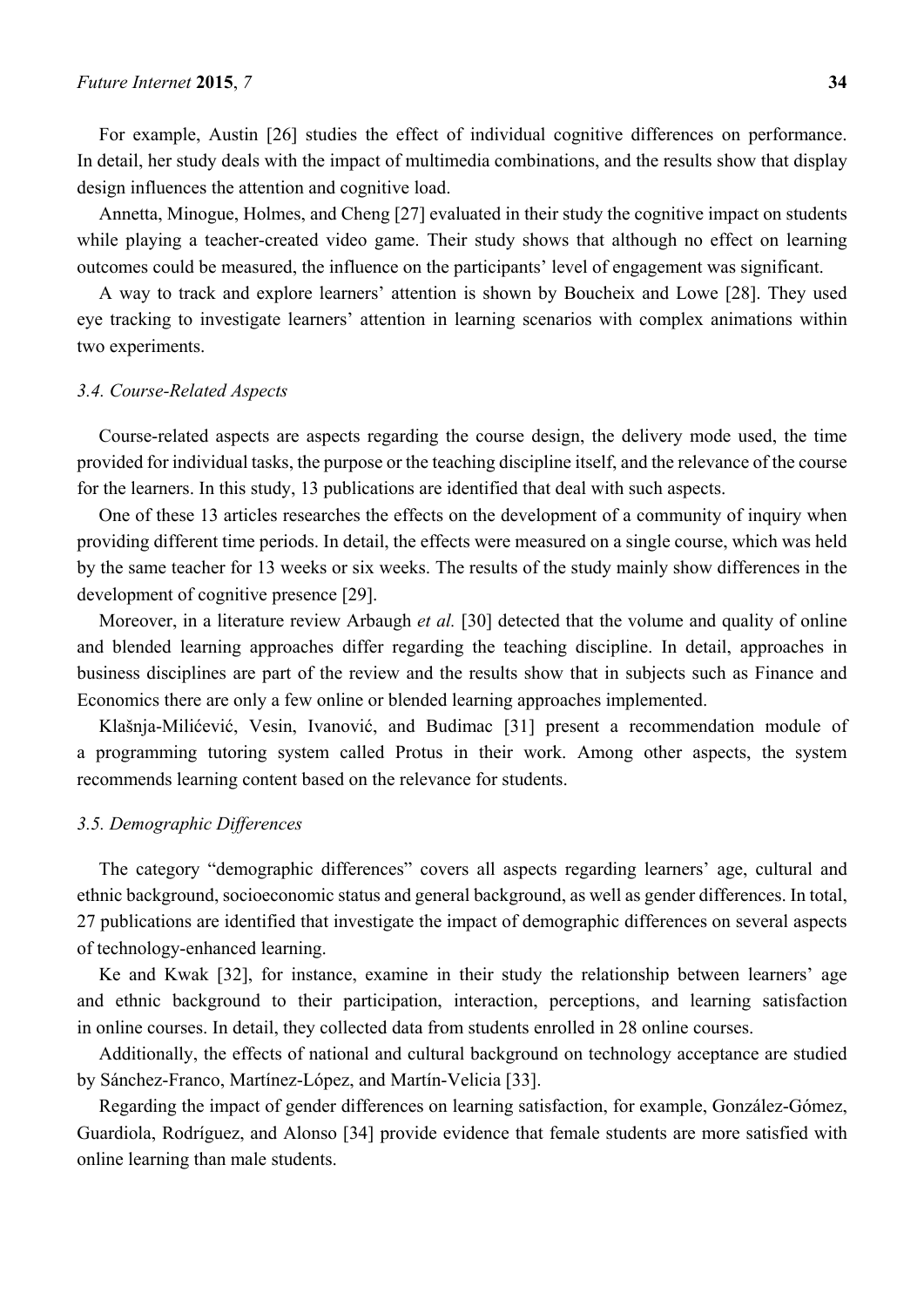## *3.6. Influences from Prior Knowledge and Experience*

In total, 39 publications consider influences from prior knowledge and experiences on technology-enhanced learning approaches. Here, the digital competence of learners and teachers, the learners' knowledge levels, and their prior experiences with technology-enhanced learning scenarios are treated.

Paechter, Maier, and Macher [17] investigate the impact of learners' prior experiences on learning achievements and learning satisfaction in their study of 2196 students form 29 universities. The results show that students' learning satisfaction and learning achievements within online courses depend highly on the teachers' usage of the technology learning approach and the given support during the online course.

In another study Park, Lee, and Kim [35] observed, among other aspects, the influence of the students' prior knowledge level on concept comprehension, cognitive load, and learning efficiency. In detail, their study shows a positive impact on these variables by using high-interactive simulations if the learners' prior knowledge level is high.

Finally, regarding the digital competence of learners, the term "digital natives" is widespread. However, Margaryan, Littlejohn, and Vojt [36], for instance, show in their study that young people, so-called digital natives, only differ quantitatively but not qualitatively in their technology usage during learning.

# *3.7. Instruction Aspects*

Twenty publications out of the 4567 articles analyzed cover instruction aspects in their research. In them the influence of instructions and the impact of different instructional designs and strategies, as well as instructions' effectiveness, are dealt with.

For instance, Inan, Lowther, Ross, and Strahl [37] identified in their work different instructional strategies used by teachers in technology-enhanced learning approaches. Their work shows that in most cases technology is not used for instructional delivery but as a learning tool.

In their study dealing with instructional strategies, Borup, West, and Graham [38] compared different video-based instructions. Their results show that video-based instructions are similar to face-to-face instructions from a student's point of view.

Concerning instruction effectiveness, especially in virtual worlds, Mayrath, Traphagan, Heikes, and Trivedi [39] show lessons learned based on a case study which integrated Second Life into an English course.

# *3.8. Learners' Learning Aspects*

This category combines all aspects regarding the learners' learning, meaning all publications that address other aspects such as learning behavior and process and learning strategy and style, as well as interaction and participation. In total, 102 publications investigate learners' learning aspects.

Falloon [40] observes the impact of using iPads in learning scenarios for five-year-old students on learning pathways. The results identify several determining factors.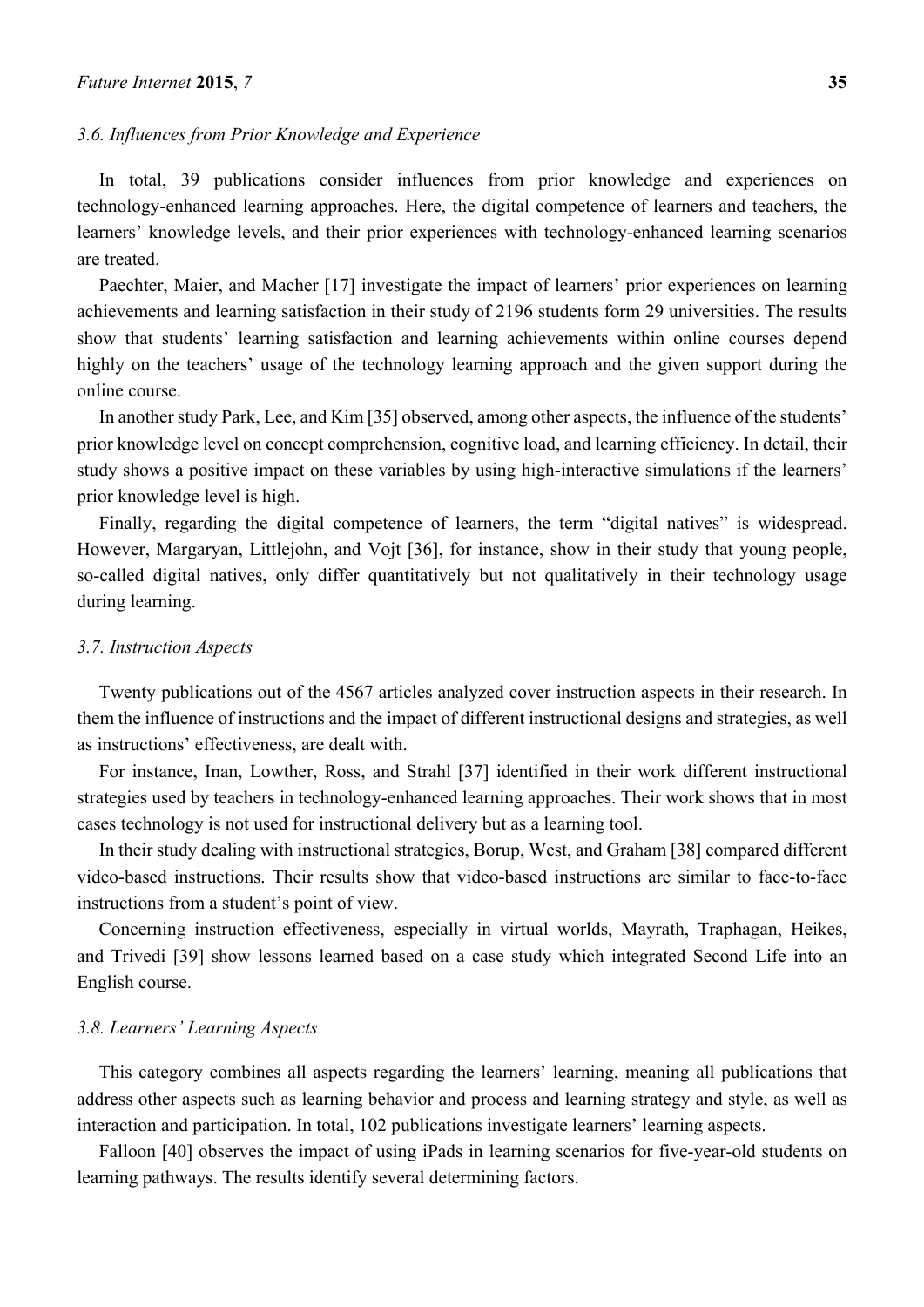Participation and interaction is also a very important aspect. Oliveira, Tinoca, and Pereira [41] examine the different types of collaborative practices, especially in discussion forums. In summary, their results show that distinct work patterns have influences on the learning outcomes.

Finally, Latham, Crockett, McLean, and Edmonds [42] propose a conversational intelligent tutoring system, which adapts itself to the learners' learning style. They claim that learning experience and effectiveness will be improved by this.

### *3.9. Learners' Requirements*

Additionally to learners' learning aspects in this category, their requirements are covered. In all there are 24 identified articles that investigate the demands and preferences learners have in a technology-enhanced learning environment. Furthermore, publications addressing the learners' readiness for learning and using technology are also part of this category.

For example, Darab and Montazer [43] explore whether students are ready for online learning scenarios. They conducted a survey that identified existing capabilities and deficits.

Concerning learners' preferences, a survey by Lawlor and Donnelly [44] observed what kind of podcast formats learners prefer. Their results show that a mixture of key-point slides and explanatory voice-over corresponds best to learners' preferences.

Another issue regarding learners' demands addresses the identity in online learning systems. Yu and Wu [45] examine preferences regarding the following four different identity revelation modes: always showing the real name, always showing a nickname, always being anonymous, and deciding in each situation between real name, nickname, and anonymity.

#### *3.10. Learning Success*

Most of the 4567 analyzed publications—in particular, 186—deal with aspects regarding learning success. The articles address, among other aspects, learning effectiveness, learning efficiency, learning quality, and learning performance.

Representatively, in their work Eow, Ali, Mahmud, and Baki [46] study the relation between learning achievements and the time students spend playing computer games. However, their findings only show weak relations.

Furthermore, concerning game-based learning, Hong, Tsai, Ho, Hwang, and Wu [47] observe in their study that game-based learning is more effective for boys than it is for girls. The result is based on an experiment with a developed embodied interactive video game.

Kim, Hong, Bonk, and Lim [48] show in their work how team learning outcomes are influenced by Web 2.0 environments. However, they additionally claim that collective reflection and critical thinking are even more important.

#### *3.11. Mindset and Feelings before TEL*

The category "mindset and feelings before TEL" covers all publications—in detail 23 were identified—that address aspects such as beliefs, conceptions, and expectations before technology-enhanced learning approaches are implemented or used.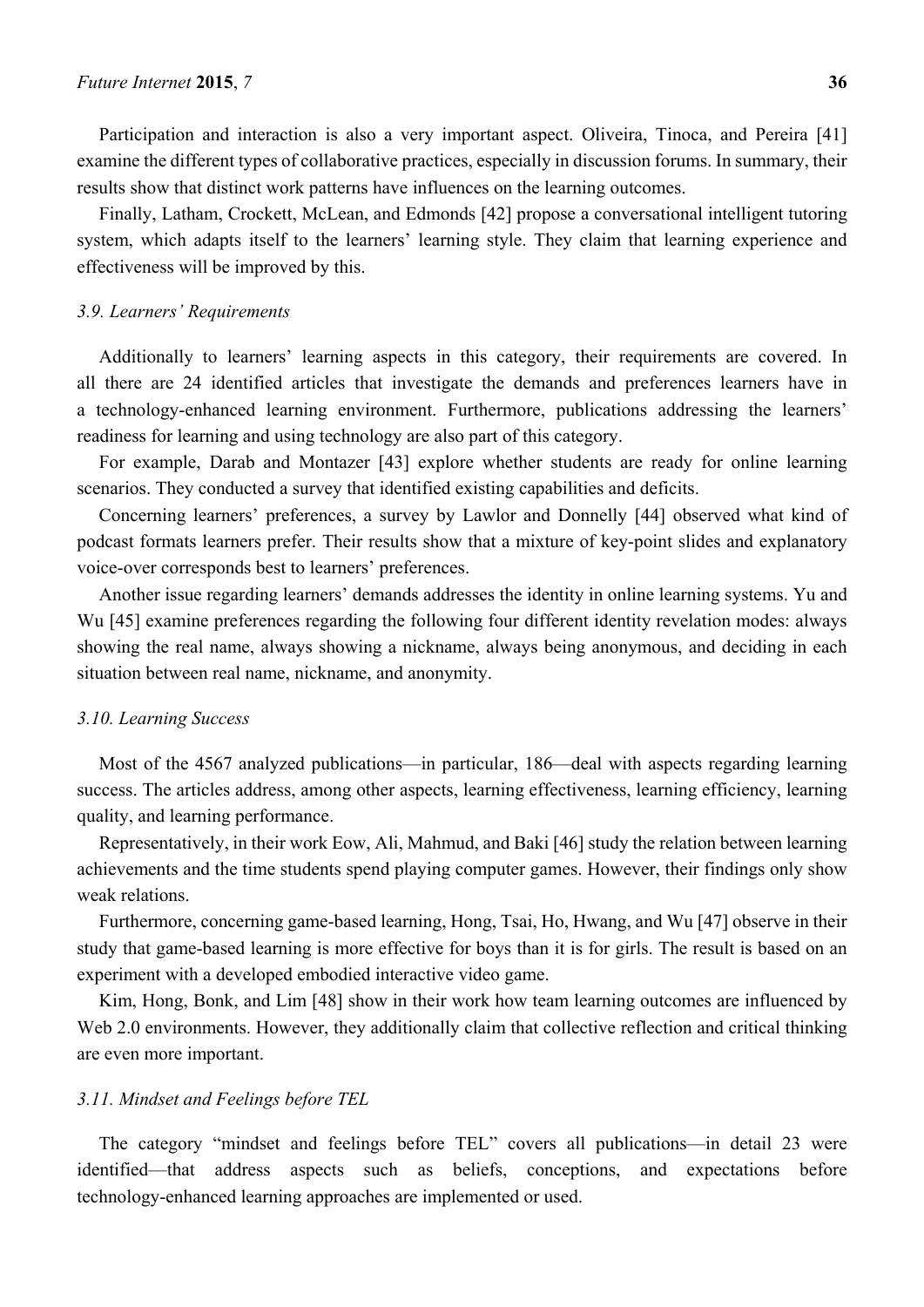For instance, Prestridge [49] investigates how teachers' beliefs influence their usage of technology in learning scenarios. The findings are based on interviews, surveys and document analysis.

Terzis, Moridis and Economides [50] observe the other side, namely the learners' expectations in their study. Their work includes a study of the influences of learners' expectations on their acceptance of computer based assessment without limitation.

Tsai [16] shows differences between students' conceptions of learning and web-based learning. The study is based on interviewing 83 Taiwanese college students. The results show that conceptions regarding web-based learning are often more sophisticated.

#### *3.12. Mindset and Feelings during TEL*

In comparison to the category "mindset and feelings before TEL", this category addresses aspects such as attitude, perceptions, perspectives, satisfaction, and emotions during the usage of technology-enhanced learning approaches. One hundred and two publications are identified that investigate these aspects.

Şad [51], for instance, postulates an instrument to measure students' attitudes towards the usage of smart boards in education. The instrument is called Smart Board Attitude Scale and asks, among other questions, about the students' enjoyment or their willingness to go to school because of the smart board lessons.

Dziuban, Moskal, Kramer, and Thompson [52] also consider students' satisfaction, in their case concerning online courses. They also provide an instrument to measure students' satisfaction that addresses, *inter alia*, the stimulation of interest, the pace, and feedback given.

Concerning teachers' feelings during the usage of technology in their learning scenarios, Regan *et al.* [53] show in their work the results of a qualitative study regarding teachers' emotions while teaching in an online learning environment.

## *3.13. Motivational Aspects*

Seventy-four publications out of the 4567 analyzed investigate motivational aspects, such as intention, engagement, and self-efficacy. The articles address learners' motivation as well as teachers' motivations.

Teo [54] presents a model which explains teachers' intention to use technology in learning scenarios. The model addresses perceived usefulness, perceived ease of use, subjective norm, facilitating conditions, and attitude towards use, as well as the behavioral intention.

Regarding students' motivation, Deng and Tavares [55] examine in a qualitative study motivating and inhibiting factors that have influence on students' engagement in online discussions. Their results show that, among other factors, the technical tools used, subjective perceptions, and rules for participation affect the students' engagement.

Chatzoglou, Sarigiannidis, Vraimaki, and Diamantidis [56] address the intentions of employees in organizations to use web-based training scenarios. They thus extend the technology acceptance model with factors like management support, enjoyment, and self-efficacy.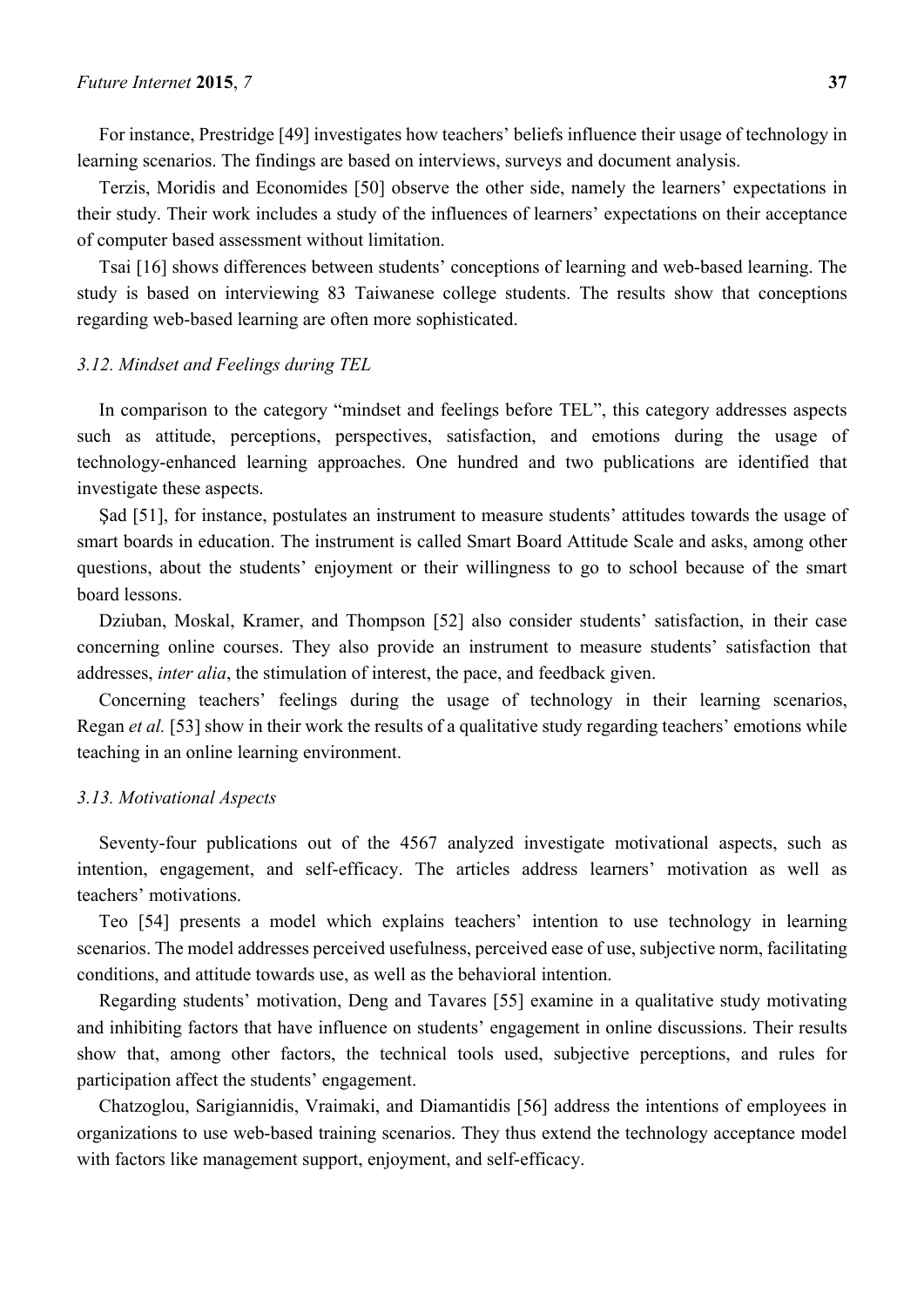## *3.14. Requirements on Teachers*

Merely three publications, the smallest number of articles in any category, deal with requirements on teachers. All of them are identified in the journal *Teaching and Teacher Education*.

Firstly, Guasch, Alvarez, and Espasa [57] investigate what requirements there are on university teachers for teaching in virtual learning environments.

Secondly, Han, Eom, and Shin [58] in particular cover the issue of how teachers can improve their technological and pedagogical knowledge to use technology in their teaching, and how later knowledge integration can be improved.

Finally, Polly, Mims, Shepherd, and Inan [59] also address requirements on teachers for using technology in their teaching by analyzing the findings of several projects of an U.S. initiative. For this they use the framework of technological pedagogical content knowledge.

## *3.15. Self-Regulation Aspects*

Self-regulation aspects go to form the research purpose of 36 identified publications. Self-regulated learning, meaning flexibility regarding pace and order, the learning effort spent, and time management, as well as computer and Internet self-efficacy, are among the examined aspects.

Fulton, Ivanitskaya, Bastian, and Erofeev [60] show relations between learners' control over pace and their learning performance in an experiment. In their experiment, they compared two groups with weekly deadlines and monthly deadlines. The results show that students with less control over pace have a better learning performance.

Hodges and Murphy [61] also investigate learners' self-efficacy in an asynchronous, technology-intensive mathematics course. However, they focused more on the learners' self-efficacy beliefs.

Finally, Shen, Cho, Tsai, and Marra [62] identified five dimensions of online learning self-efficacy in their work. These dimensions are: self-efficacy to complete an online course, self-efficacy to interact socially with classmates, self-efficacy to handle tools in a Course Management System, self-efficacy to interact with instructors in an online course, and self-efficacy to interact with classmates for academic purposes.

# *3.16. Social Aspects*

Only four publications, the second smallest number of articles in a category, deal directly with social aspects such as social behavior and competences.

In their study, Krause, Stark, and Mandl [63] examine the influence of the social context—individual *vs.* cooperative learning—as well as feedback intervention on learning outcomes. Their results show, among other things, that group learning especially increases the perceived learning performance and learning outcomes.

Furthermore, Pérez-Mateo and Guitert [64] investigate social expression. In their work they propose indicators that are categorized as formal, attitudinal, emotional, and informal.

A special issue is addressed by Cheng and Ye [65]. They use a virtual learning environment, which should help to increase the social competences and interaction of people with autism spectrum conditions.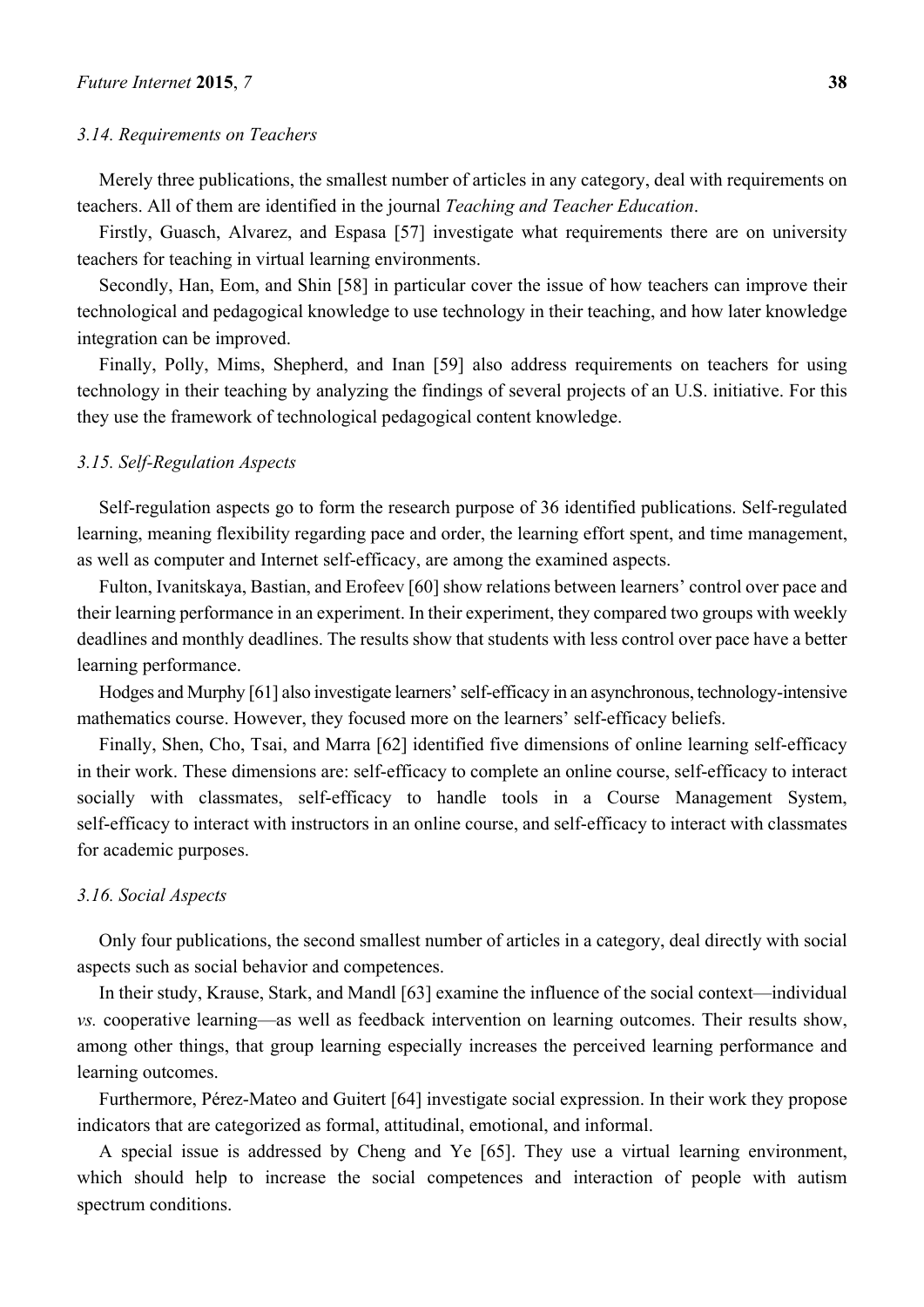### *3.17. Support Processes*

Aspects of support processes are part of 27 identified articles. The articles deal with issues like feedback, learning monitoring, and help-seeking, as well as helping processes.

Jara and Mellar [66] observe the aspect of feedback. In detail, they study how students' feedback to online learning courses can be used for quality assurance.

De Wever, Van Keer, Schellens, and Valcke [67] compare the differences in learning outcomes between tutor-supported online discussions and role-supported online discussions. Their results show that the level of knowledge acquisition is higher in the tutor-supported group.

Additionally, Mäkitalo-Siegl and Fischer [68] give an overview of the research field of help-seeking processes.

## *3.18. Teachers' Teaching Aspects*

The category "teachers' teaching aspects" covers issues like the teaching style, teachers' behavior, teachers' self-reflection, the teaching performance, and the teaching strategy. In all, 12 of the 4567 analyzed articles investigate such aspects.

For instance, in their experiment, Chen, Kinshuk, Wei, and Liu [69] analyze the influence of teaching strategies that are suited to different learning styles on the learning outcomes. The experiment covers three teaching strategies that are suited to three thinking styles.

A similar experiment is conducted by Hsieh, Jang, Hwang, and Chen [70]. They also observe the influence of teaching styles and learning styles—in their case regarding ubiquitous learning.

Regarding web-based digital video, Krauskopf, Zahn, and Hesse [71] study in particular the teaching style necessary when teaching using digital videos.

## *3.19. Technical Infrastructure Aspects*

In all, 18 publications are identified that address technical infrastructure aspects. The accessibility of the technical infrastructure, reliability, and aspects regarding the learning environment, such as usability, among other things, are addressed.

Regarding the technical infrastructure, Seufert, Schütze, and Brünken [72] observe in two experimental studies the impact of different presentation possibilities in a multimedia learning environment.

Furthermore, Lehman, D'Mello, and Graesser [73] claim that confusion can increase learning outcomes because confusion can provide opportunities for deep learning. They investigate here four computer learning environments that cause confusion in learners' minds.

Liang and Sedig [74] also address aspects concerning the learning environment. In their study, they observe the navigation process in interactive learning environments and propose a framework that helps with designing an interactive learning environment in order to avoid difficulties with searching for information in the learning environment.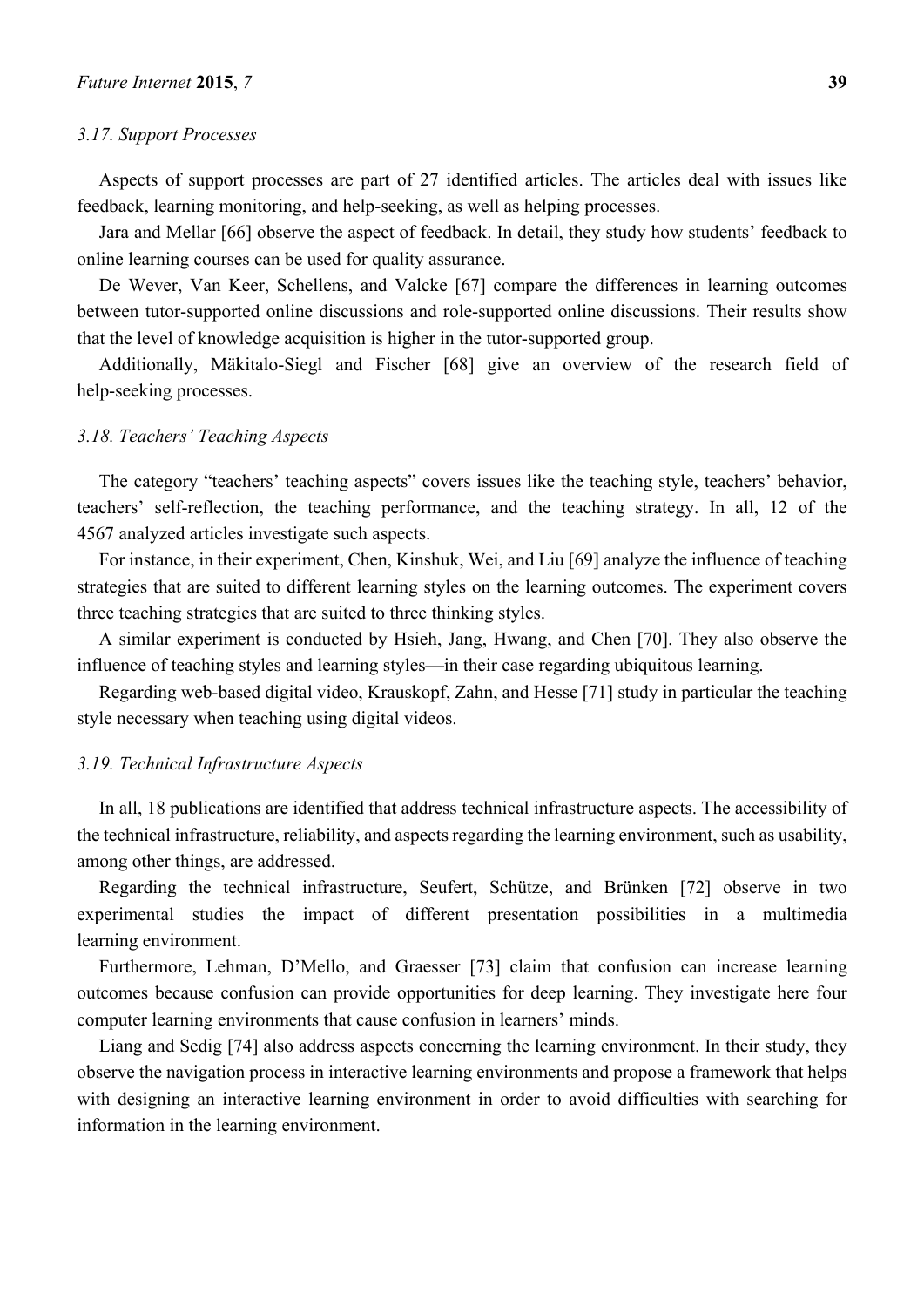# *3.20. Technology-Related Aspects*

The last category covers technology-related aspects. In total, 30 publications address such aspects. Specifically, the publications address two issues: the process of integrating technology and the usage of technology in learning and teaching scenarios.

For instance, Ketelhut and Schifter [75] propose in their work a theoretical model that helps to integrate technology in learning scenarios, especially those concerning game-based learning.

Furthermore, Peeraer and Van Petegem [76] describe in their publication a questionnaire to measure the integration of technology in education.

On the other hand, in a survey of over 1000 learners, Eynon and Malmberg [77] observe how young people use the Internet in non-educational settings. Based on the results, they suggest how to use the Internet to enhance learning and education.



**Figure 1.** Model of aspects that can be considered when implementing TEL approaches.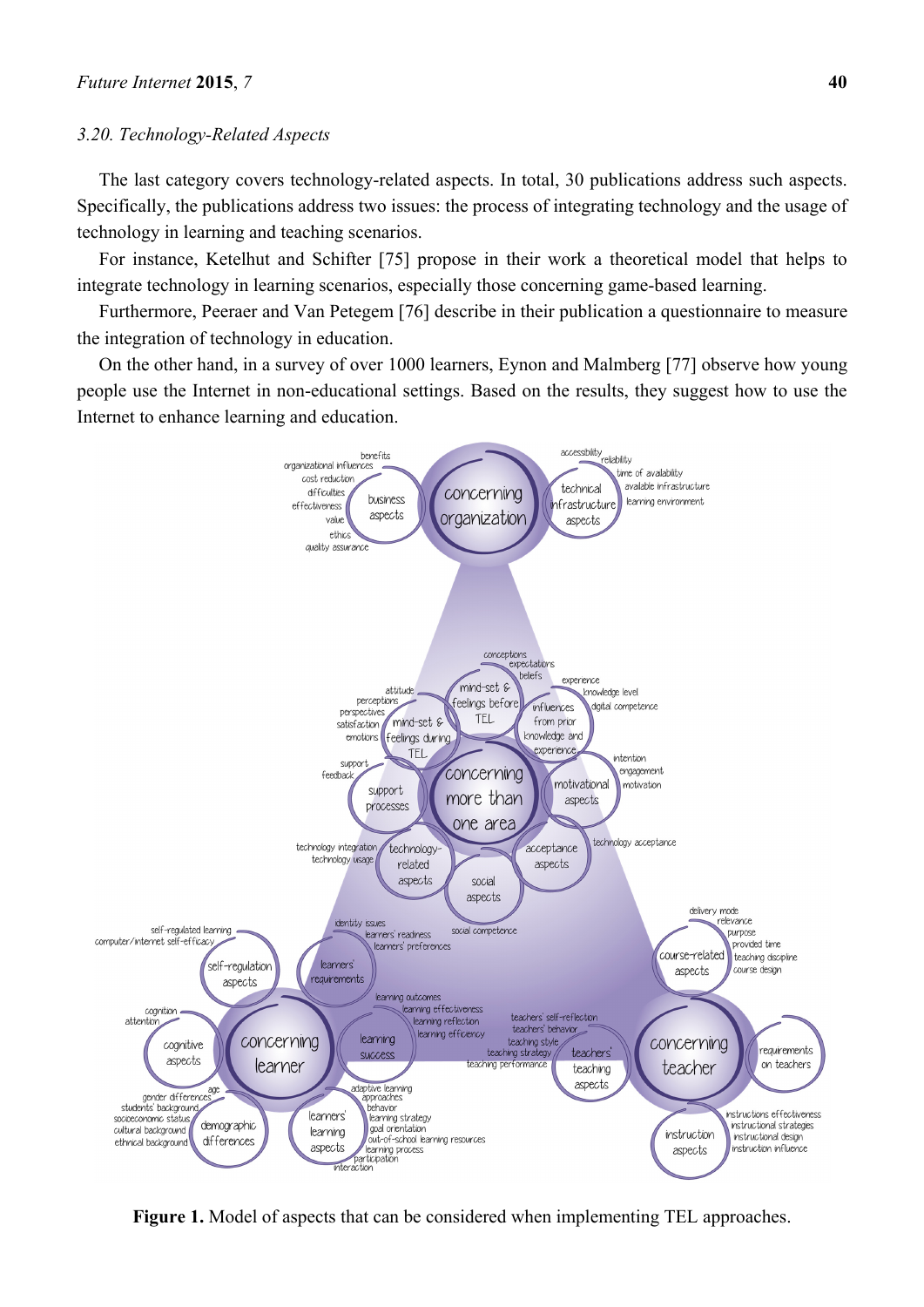# *3.21. Overview of Aspects that Can Be Considered*

All in all, the literature review identified 20 categories and 76 subcategories. Figure 1 shows these identified categories and sub categories. Additionally, the figure shows that the categories can be divided into four main areas based on the addressed stakeholders in the category. A category can thus concern the organization, the learner, the teacher, or more than one of these areas.

Summarized, Figure 1 shows all aspects that could possibly be considered when implementing technology-enhanced learning approaches based on current research purposes. A category dealing with the technological development of new technology-enhanced learning approaches is missing in the figure, since all publications that introduce new approaches in the field of technology-enhanced learning without explicitly addressing one or more aspects are not taken into account. However, while planning and developing new approaches to TEL, the aspect of the technological development of course has to be considered too.



**Figure 2.** Count of publications assigned to the defined categories.



**Figure 3.** Count of addressed categories from the defined main areas.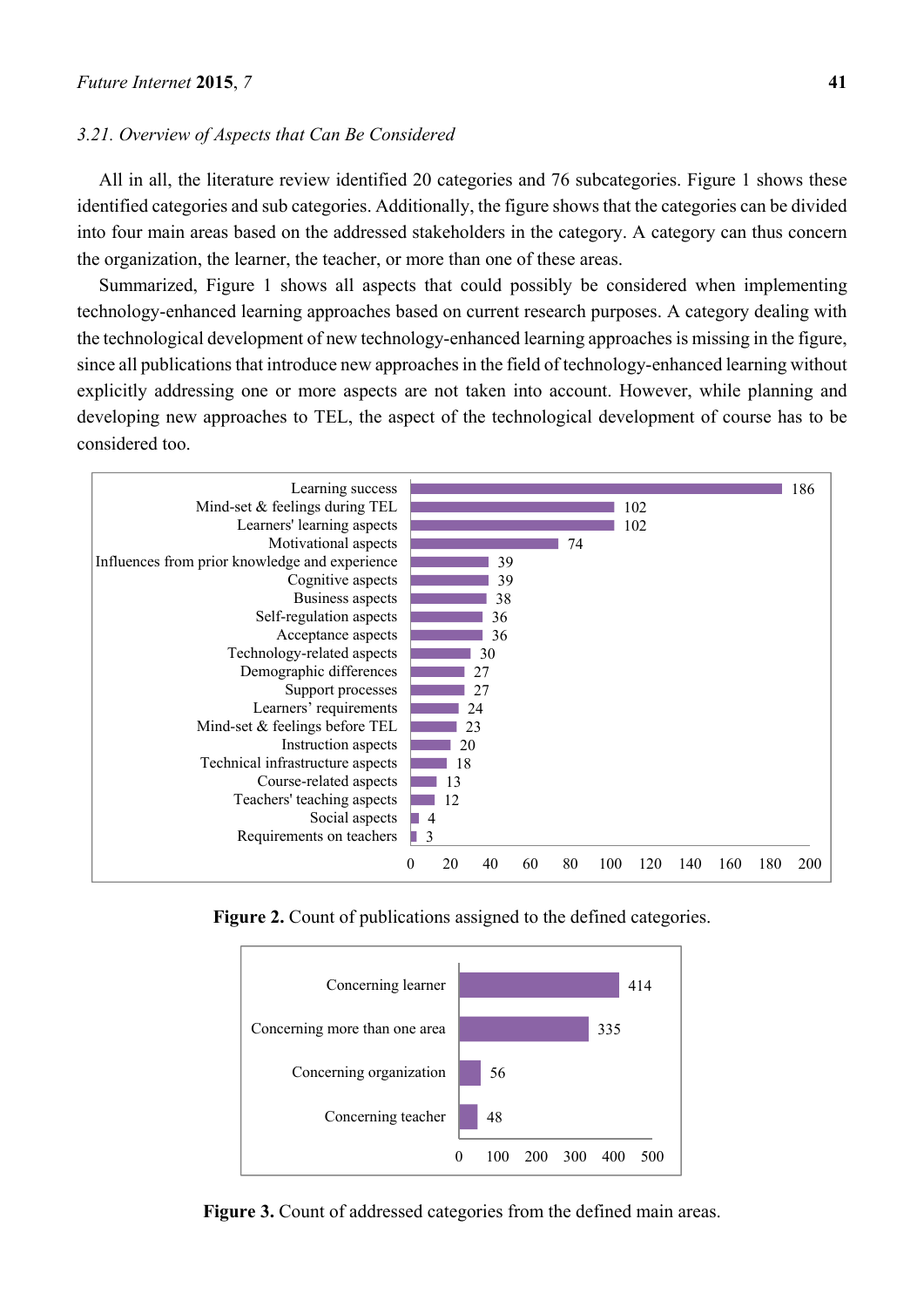Finally, Figure 2 displays the number of analyzed publications that address aspects from a category. The chart is thus organized according to frequency. The category "learning success" is addressed the most, whereas the category "requirements on teachers" is addressed the least. Additionally, Figure 3 shows how often categories from the four main areas are addressed in the analyzed publications.

#### **4. Discussion**

The literature review gives an overview of aspects that could possibly be considered when implementing technology-enhanced learning approaches, based on their appearance for research purposes within a total of 4567 publications. The identified aspects are clustered into four areas and 20 categories.

The category "learning success" is thus addressed 186 times and is therefore the largest category. However, due to the fact that most publications that introduce new technology-enhanced learning approaches evaluate the new concepts to show how better learning outcomes or a better learning performance can be achieved, this is not surprising.

On the other hand, the least addressed aspects in the analyzed literature are requirements on teachers and social aspects, which is quite surprising to the authors of this study. Requirements on teachers—what they should know in order to use technology in education in the best way possible, as well as social aspects, especially when dealing with online collaboration—are important for successfully implementing technology-enhanced learning approaches and therefore should be studied more often. Moreover, all three articles concerning the requirements on teachers are identified in one journal, *Teaching and Teacher Education*. By implication, this also shows that in the technology-enhanced learning specialized journals of this study, *Computers & Education*, *Interactive Learning Environments*, and *Internet and Higher Education*, no article covers this topic.

Additionally, only two of the analyzed publications claim that the teaching discipline itself has influence on the success of the technology-enhanced learning approach. Again, in the authors' view, although the research was limited to the analyzed journals, this issue should be examined more often.

Figure 3 shows the number of identified aspects from the four main areas. It is thus significant and related to the unusual investigation of requirements on teachers that the smallest main area deals with issues concerning teachers. This research field seems to be open, at least when considering the analyzed journals in this study.

The main area "concerning organization" is a small area as well, especially when compared to the other two areas. Out of this field, the category "business aspects" is among the top third; however, most of the identified publications in this category hardly cover these aspects, but instead mainly address other aspects. Additionally, the overall benefits and values as well as cost issues are addressed in merely four publications.

As can be seen in Table 2, the frequency of addressed categories over the year is stable. No category is addressed significantly more or less in one year between 2009 and 2014. It can therefore be said that the defined categories seem to have the same relevance for the research community over the last five years.

Out of the 12 journals that are part of this study, the most aspects, in total 535, are identified in the journal *Computers & Education*. On the other hand, in *Science & Education* zero aspects are identified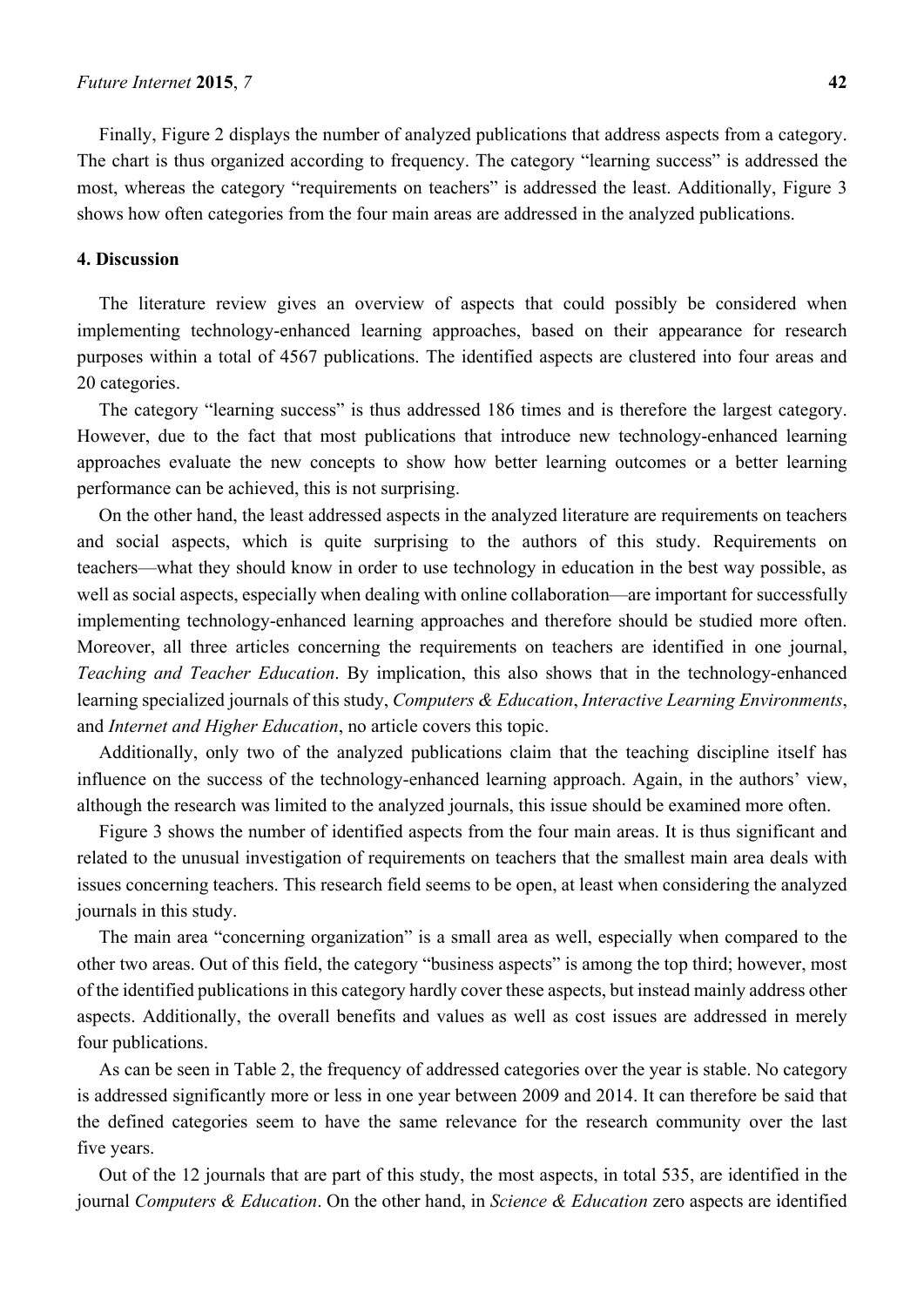and in the journals *Early Childhood Research Quarterly* and *Economics of Education Review* only one aspect is identified. Although all of these three journals cover educational issues, the usage of technology in education is only covered in a few articles in these journals.

This also shows the obvious limitations of this study. Firstly, the number of publications analyzed is vast, but still limited to the chosen journals. Secondly, it seems the chosen journals limit the identified aspects as well, since only three of them (*Computers & Education*, *Interactive Learning Environments*, and *Internet and Higher Education*) are specialized in the field of technology-enhanced learning, and only publications with relations to TEL are taken into account. That is why these three journals have addressed the most aspects, although they only provided a third of all 4567 analyzed articles, with 1518 articles analyzed altogether. However, different journals cover different research areas. So, although they are not specialized in technology-enhanced learning, when articles of these journals investigate topics related to TEL, they address issues that might not be covered in TEL-specialized journals. In conclusion, the limitation to 12 high-ranked journals in the overall field of education might seem like a limitation, since only three of them specialize in TEL. However, choosing these specific journals created the broad base necessary to identify the different aspects that could possibly be considered when implementing TEL approaches. Additionally, although only journals which provide full-text download and are accessible at our home university are part of the study, this broad base is not limited further, since all publications of the finally chosen journals are accessible and with 12 high-ranked journals and a total of 4567 publications, a significant number is considered in this study.

| <b>Addressed aspects of existing</b>  | <b>Categories of proposed model</b>                                     |  |  |  |  |
|---------------------------------------|-------------------------------------------------------------------------|--|--|--|--|
| methodologies                         |                                                                         |  |  |  |  |
| Economic aspects [3]                  | Business aspects                                                        |  |  |  |  |
| Technical aspects [3]                 | Technical infrastructure aspects, technology-related aspects            |  |  |  |  |
| Didactical aspects [3]                | Teachers' teaching aspects, course-related aspects, instruction aspects |  |  |  |  |
| Organizational general conditions [3] | Business aspects, technical infrastructure aspects                      |  |  |  |  |
| Learning outcomes [5]                 | Learning success                                                        |  |  |  |  |
| Social aspects [6]                    | Social aspects                                                          |  |  |  |  |
| Technological aspects [3]             | Technical infrastructure aspects, technology-related aspects            |  |  |  |  |
| Assessment techniques [7]             | Support processes, learning success, course-related aspects             |  |  |  |  |
| Teacher training [7]                  | Requirements on teachers                                                |  |  |  |  |
| Perception [8]                        | Mindset & feelings during TEL                                           |  |  |  |  |
| Attention [8]                         | Cognitive aspects                                                       |  |  |  |  |
| Cognitive load [8]                    | Cognitive aspects                                                       |  |  |  |  |
| Coding $[8]$                          | Cognitive aspects                                                       |  |  |  |  |
| Retrieval/transfer [8]                | Cognitive aspects, learning success, learners' learning aspects         |  |  |  |  |
| Metacognition [8]                     | Cognitive aspects, learning success, self-regulation aspects            |  |  |  |  |
| Marketing and recruitment [9]         | Business aspects, acceptance aspects, motivational aspects              |  |  |  |  |
| Financial management [9]              | <b>Business aspects</b>                                                 |  |  |  |  |
| Quality assurance [9]                 | Business aspects                                                        |  |  |  |  |
| Student retention [9]                 | Learning success                                                        |  |  |  |  |
| Faculty development [9]               | Requirements on teachers                                                |  |  |  |  |
| Online course design [9]              | Course-related aspects, technical infrastructure aspects                |  |  |  |  |

**Table 3.** Comparison of identified categories/aspects and addressed aspects of existing methodologies.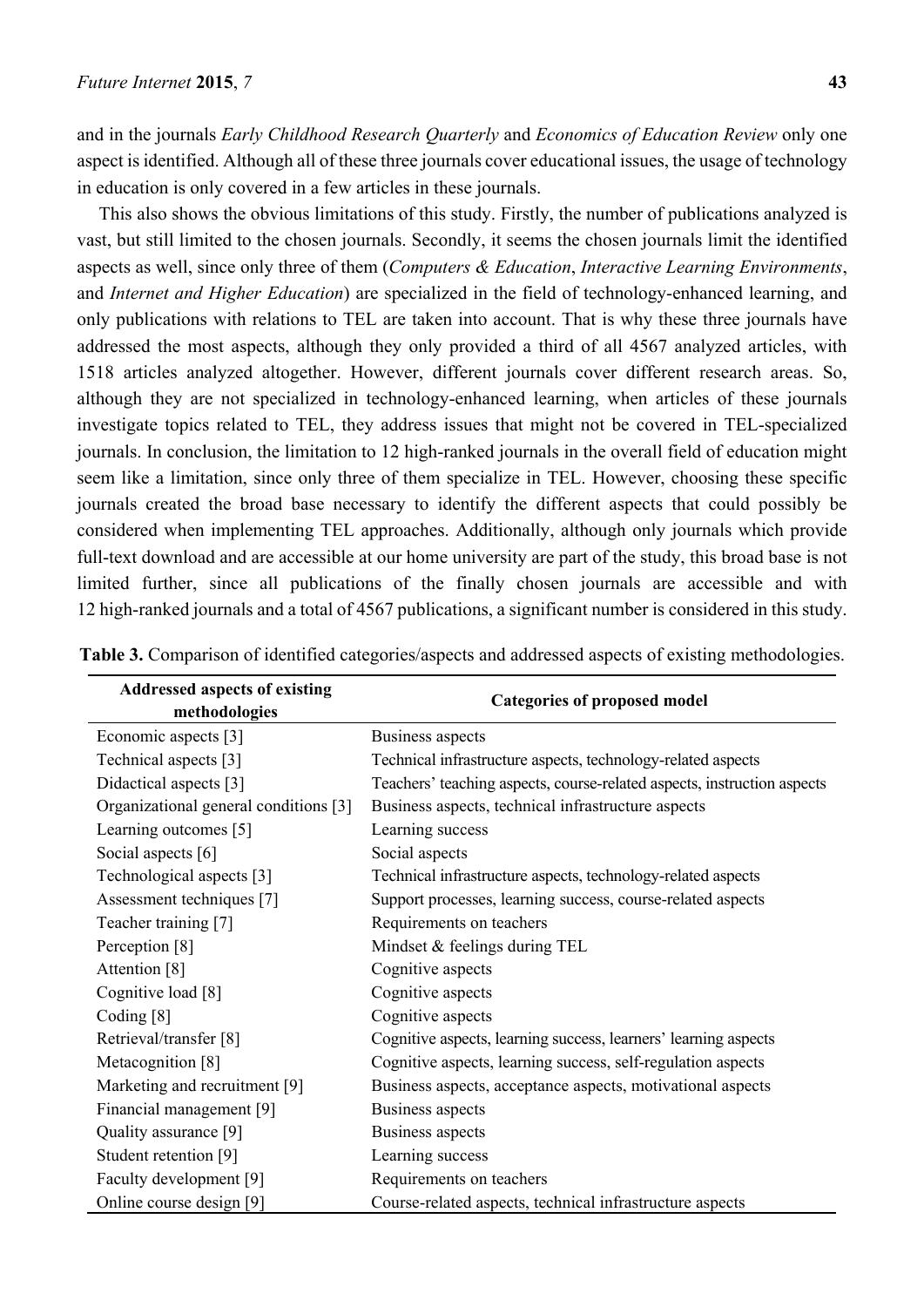The results can be seen in Figure 1. The identified aspects cover a broad area from different research fields, such as psychology of learning, pedagogics, and informatics. However, the chosen terms in the model should be verified and if necessary narrowed down by experts in these distinct fields, in order to create a finally accurate model.

Finally, when comparing existing methodologies and the aspects addressed by them (see Introduction), it can be said that all aspects can be found in the defined categories of the proposed model of this study. Moreover, in the proposed model, firstly more categories and aspects are addressed than in all described existing methodologies together and secondly, the proposed categories are more detailed than in the described existing methodologies. Table 3 shows the detailed comparison between the addressed aspects of existing methodologies and the categories of the proposed model of this study. For this reason, the pedagogical aspects often addressed in the existing approaches are not explicitly listed because these aspects can be found in several categories of the proposed model.

## **5. Conclusions and Future Work**

This literature review addresses aspects that could possibly be considered when implementing technology-enhanced learning approaches. Therefore, 4567 articles in total are analyzed and aspects related to the research question out of these articles are collected. Finally, these identified aspects are clustered and 20 categories associated with four main areas are defined in a model. This model is the answer to the given research question, hence it shows aspects that could possibly be considered when implementing approaches to TEL. An open research question regarding the model is the relation between single aspects. This might show which aspects are typically researched together. Furthermore, since the model covers a broad area of aspects from different research fields, in further steps the chosen terms and the model should be verified and if necessary narrowed down by experts from these fields, as well as checked for practicality.

On the one hand, the main results of the review show a vast number of aspects that might be considered when implementing technology-enhanced learning approaches. On the other hand, the findings also show that some important aspects have not been addressed frequently in the analyzed journals. For instance, only three publications examine requirements on teachers when it comes to technology-enhanced learning approaches, and only one publication out of 4567 analyzed covers cost issues. These issues should be investigated further in a future work. This study shows that some aspects are not frequently considered in publications. However, maybe a weighting or ranking of the identified aspects makes sense, since some aspects have to be considered unconditionally, whereas others can be considered or not. Another possible way to further investigate this result could be to carry out another literature review using the identified aspects as search terms, without being limited to journals. Moreover, extending the number of analyzed publications by taking additional journals and databases into account is a possible and necessary way to further verify the results of the given study, too.

However, although some important aspects seem not to be addressed frequently in the research area, this study provides a first model that shows a combination of several aspects that could possibly be considered when implementing technology-enhanced learning approaches. That is why, in the current state, the model could help with developing successful technology-enhanced learning approaches, since it provides this overview and helps to identify aspects that have to be considered.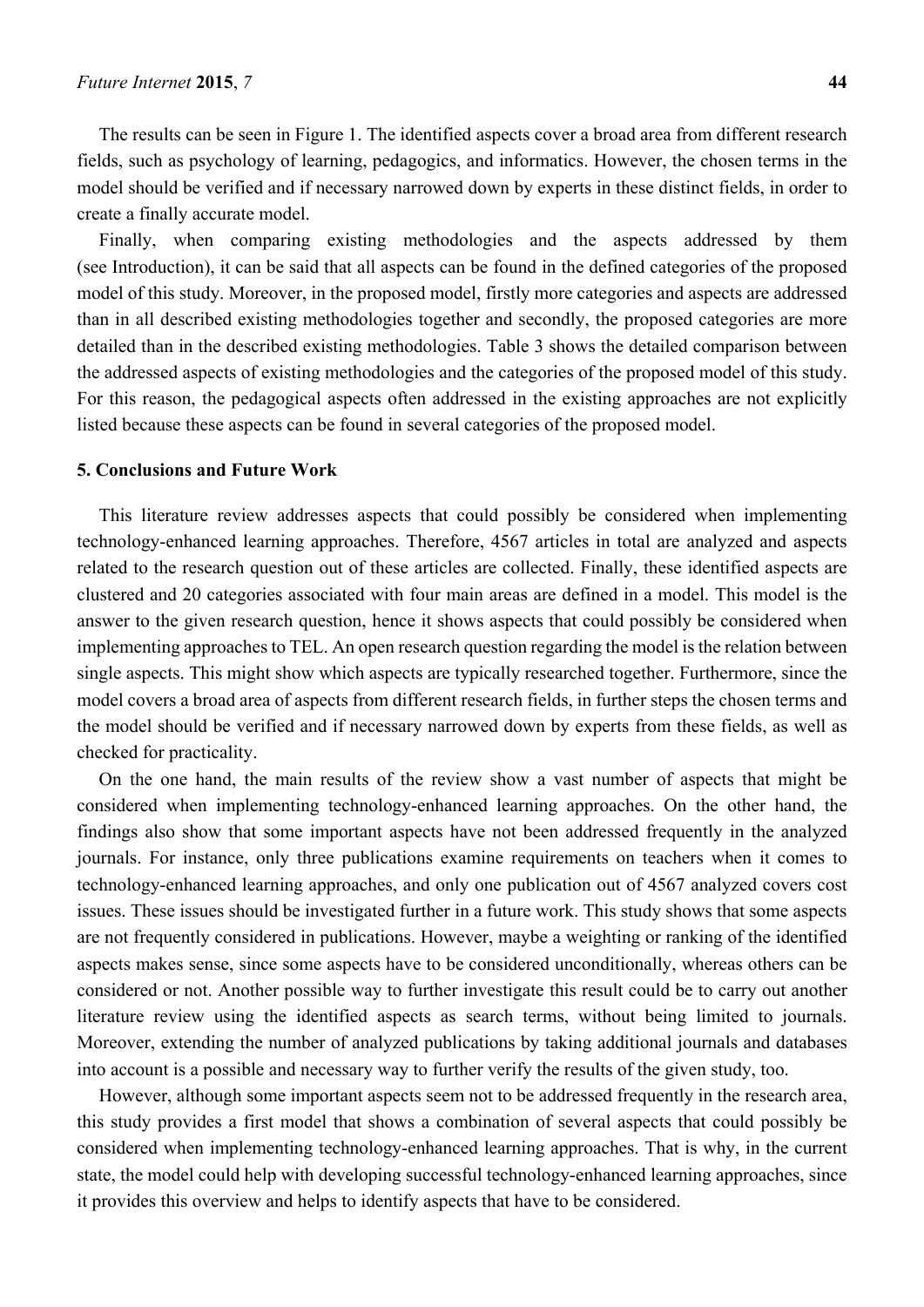Furthermore, methods that address these aspects in detail should be added to the model. For instance, these methods can specialize in different kinds of education, such as school education, university education, vocational training, *etc.* in order to provide a holistic model. On account of this, the model firstly gives an overview of aspects that can be considered, and secondly provides methods to consider these aspects. Thus, the model could be used in order to develop technology-enhanced learning approaches in a structured way.

# **Acknowledgments**

The authors want to thank Birgit Scherr for helping with designing the included figures.

# **Author Contributions**

Patrick Schweighofer and Martin Ebner designed the concept of the article. Patrick Schweighofer performed the literature review, analyzed the data, and created the shown model. Patrick Schweighofer and Martin Ebner wrote the paper.

## **Conflicts of Interest**

The authors declare no conflict of interest.

## **References**

- 1. Schweighofer, P.; Grünwald, S.; Ebner, M. Technology Enhanced Learning and the Digital Economy: A Literature Review. *Int. J. Innov. Digit. Econ.* **2015**, *6*, 50–62.
- 2. Dror, I. Technology Enhanced Learning: The good, the bad, and the ugly. *Pragmat. Cogn.* **2008**, *16*, 213–215.
- 3. Fink, C.; Gabriel, R.; Gersch, M.; Lehr, C.; Weber, P. Lernservice-Engineering—Eine ökonomische Perspektive auf technologiegestützes Lernen. In *Lehrbuch für Lernen und Lehren mit Technologien*; Ebner, M., Schön, S., Eds.; Book On Demand: Norderstedt, Germany, 2011; pp. 331–338.
- 4. Bullinger, H.-J.; Fähnrich, K.-P.; Meiren, T. Service engineering—Methodical development of new service products. *Int. J. Prod. Econ.* **2003**, *85*, 275–287.
- 5. Cukusic, M.; Alfirevic, N.; Granic, A.; Garaca, Z. e-Learning process management and the e-learning performance: Results of a European empirical study. *Comput. Educ.* **2010**, *55*, 554–565.
- 6. Wang, Q. Designing a web-based constructivist learning environment. *Interact. Learn. Environ.* **2009**, *17*, 1–13.
- 7. Granic, A.; Mifsud, C.; Cukusic, M. Design, implementation and validation of a Europe-wide pedagogical framework for e-learning. *Comput. Educ.* **2009**, *53*, 1052–1081.
- 8. Alonso, F.; Manrique, D.; Vines, J.M. A moderate constructivist e-learning instructional model evaluated on computer specialists. *Comput. Educ.* **2009**, *53*, 57–65.
- 9. Rovai, A.P.; Downey, J.R. Why some distance education programs fail while others succeed in a global environment. *Internet High. Educ.* **2010**, *13*, 141–147.
- 10. Wu, W.-H.; Chiou, W.-B.; Kao, H.-Y.; Hu, C.-H.A.; Huang, S.-H. Re-exploring game-assisted learning research: The perspective of learning theoretical bases. *Comput. Educ.* **2012**, *59*, 1153–1161.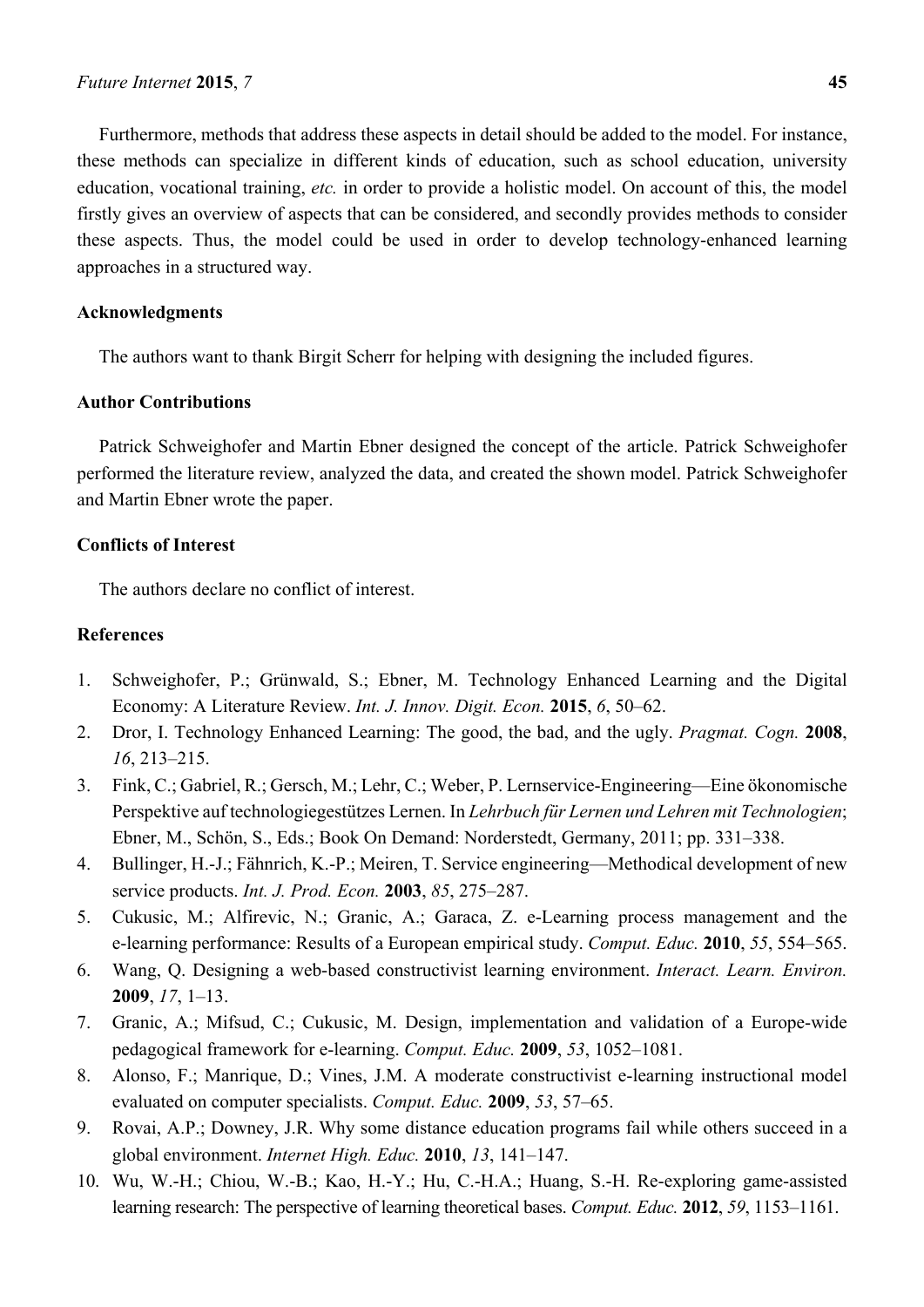- 11. So, H.-J.; Choi, H.; Lim, W.Y.; Xiong, Y. Little experience with ICT: Are they really the Net Generation student-teachers? *Comput. Educ.* **2012**, *59*, 1234–1245.
- 12. Vekiri, I. Socioeconomic differences in elementary students' ICT beliefs and out-of-school experiences. *Comput. Educ.* **2010**, *54*, 941–950.
- 13. Kao, C.-P.; Wu, Y.-T.; Tsai, C.-C. Elementary school teachers' motivation toward web-based professional development, and the relationship with Internet self-efficacy and belief about web-based learning. *Teach. Teach. Educ.* **2011**, *27*, 406–415.
- 14. Papastergiou, M. Exploring the potential of computer and video games for health and physical education: A literature review. *Comput. Educ.* **2009**, *53*, 603–622.
- 15. Yang, Y.-F.; Tsai, C.-C. Conceptions of and approaches to learning through online peer assessment. *Learn. Instr.* **2010**, *20*, 72–83.
- 16. Tsai, C.-C. Conceptions of learning *versus* conceptions of web-based learning: The differences revealed by college students. *Comput. Educ.* **2009**, *53*, 1092–1103.
- 17. Paechter, M.; Maier, B.; Macher, D. Students' expectations of, and experiences in e-learning: Their relation to learning achievements and course satisfaction. *Comput. Educ.* **2010**, *54*, 222–229.
- 18. Martinovic, D.; Zhang, Z. Situating ICT in the teacher education program: Overcoming challenges, fulfilling expectations. *Teach. Teach. Educ.* **2012**, *28*, 461–469.
- 19. Chen, J.-L. The effects of education compatibility and technological expectancy on e-learning acceptance. *Comput. Educ.* **2011**, *57*, 1501–1511.
- 20. Bourgonjon, J.; Valcke, M.; Soetaert, R.; de Wever, B.; Schellens, T. Parental acceptance of digital game-based learning. *Comput. Educ.* **2011**, *57*, 1434–1444.
- 21. Pynoo, B.; Tondeur, J.; van Braak, J.; Duychk, W.; Sijnave, B.; Duyck, P. Teachers' acceptance and use of an educational portal. *Comput. Educ.* **2012**, *58*, 1308–1317.
- 22. Chow, M.; Herold, D.K.; Choo, T.-M.; Chan, K. Extending the technology acceptance model to explore the intention to use Second Life for enhancing healthcare education. *Comput. Educ.* **2012**, *59*, 1136–1144.
- 23. Ho, C.-L.; Dzeng, R.-J. Construction safety training via e-Learning: Learning effectiveness and user satisfaction. *Comput. Educ.* **2010**, *55*, 858–867.
- 24. Czerniewicz, L.; Brown, C. A study of the relationship between institutional policy, organisational culture and e-learning use in four South African universities. *Comput. Educ.* **2009**, *53*, 121–131.
- 25. Wang, T. Rethinking teaching with information and communication technologies (ICTs) in architectural education. *Teach. Teach. Educ.* **2009**, *25*, 1132–1140.
- 26. Austin, K.A. Multimedia learning: Cognitive individual differences and display design techniques predict transfer learning with multimedia learning modules. *Comput. Educ.* **2009**, *53*, 1339–1354.
- 27. Annetta, L.A.; Minogue, J.; Holmes, S.Y.; Cheng, M.-T. Investigating the impact of video games on high school students' engagement and learning about genetics. *Comput. Educ.* **2009**, *53*, 74–85.
- 28. Boucheix, J.-M.; Lowe, R.K. An eye tracking comparison of external pointing cues and internal continuous cues in learning with complex animations. *Learn. Instr.* **2010**, *20*, 123–135.
- 29. Akyol, Z.; Vaughan, N.; Garrison, D.R. The impact of course duration on the development of a community of inquiry. *Interac. Learn. Environ.* **2011**, *19*, 231–246.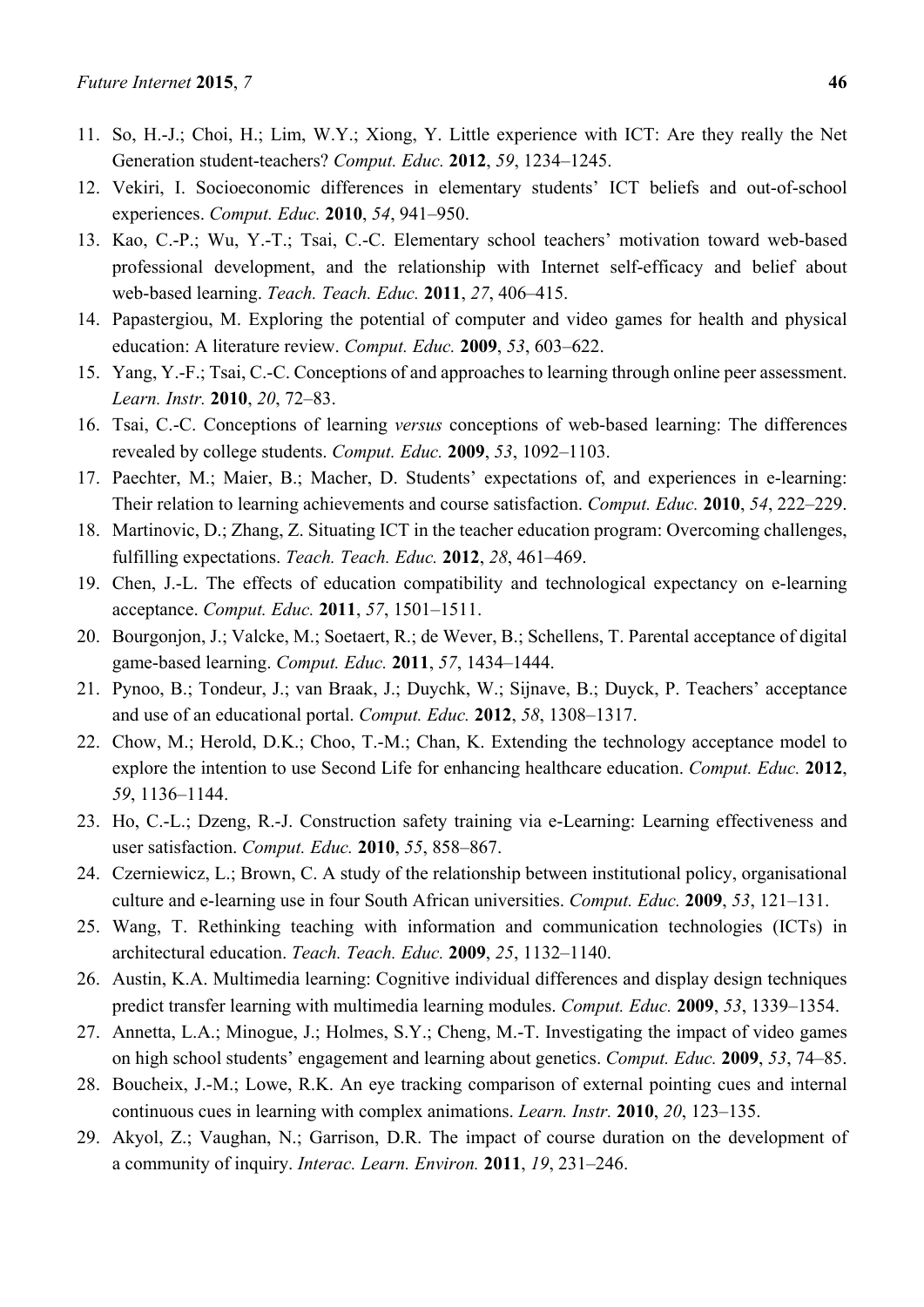- 30. Arbaugh, J.B.; Godfrey, M.R.; Johnson, M.; Pollack, B.L.; Niendorf, B.; Wresch, W. Research in online and blended learning in the business disciplines: Key findings and possible future directions. *Internet High. Educ.* **2009**, *12*, 71–87.
- 31. Klasnja-Milicevic, A.; Vesin, B.; Ivanovic, M.; Budimac, Z. e-Learning personalization based on hybrid recommendation strategy and learning style identification. *Comput. Educ.* **2011**, *56*, 885–899.
- 32. Ke, F.; Kwak, D. Online learning across ethnicity and age: A study on learning interaction participation, perception, and learning satisfaction. *Comput. Educ.* **2013**, *61*, 43–51.
- 33. Sánchez-Franco, M.J.; Martínez-López, F.J.; Martín-Velicia, F.A. Exploring the impact of individualism and uncertainty avoidance in web-based electronic learning: An empirical analysis in European higher education. *Comput. Educ.* **2009**, *52*, 588–598.
- 34. González-Gómez, F.; Guardiola, J.; Rodríguez, Ó.M.; Alonso, M.Á.M. Gender differences in e-learning satisfaction. *Comput. Educ.* **2012**, *58*, 283–290.
- 35. Park, S.I.; Lee, G.; Kim, M. Do students benefit equally from interactive computer simulations regardless of prior knowledge levels? *Comput. Educ.* **2009**, *52*, 649–655.
- 36. Margaryan, A.; Littlejohn, A.; Vojt, G. Are digital natives a myth or reality? University students' use of digital technologies. *Comput. Educ.* **2011**, *56*, 429–440.
- 37. Inan, F.A.; Lowther, D.L.; Ross, S.M.; Strahl, D. Pattern of classroom activities during students' use of computers: Relations between instructional strategies and computer applications. *Teach. Teach. Educ.* **2010**, *26*, 540–546.
- 38. Borup, J.; West, R.E.; Graham, C.R. Improving online social presence through asynchronous video. *Internet High. Educ.* **2012**, *15*, 195–203.
- 39. Mayrath, M.C.; Traphagan, T.; Heikes, E.J.; Trivedi, A. Instructional design best practices for Second Life: A case study from a college-level English course. *Interact. Learn. Environ.* **2011**, *19*, 125–142.
- 40. Falloon, G. Young students using iPads: App design and content influences on their learning pathways. *Comput. Educ.* **2013**, *68*, 505–521.
- 41. Oliveira, I.; Tinoca, L.; Pereira, A. Online group work patterns: How to promote a successful collaboration. *Comput. Educ.* **2011**, *57*, 1348–1357.
- 42. Latham, A.; Crockett, K.; McLean, D.; Edmonds, B. A conversational intelligent tutoring system to automatically predict learning styles. *Comput. Educ.* **2012**, *59*, 95–109.
- 43. Darab, B.; Montazer, G.A. An eclectic model for assessing e-learning readiness in the Iranian universities. *Comput. Educ.* **2011**, *56*, 900–910.
- 44. Lawlor, B.; Donnelly, R. Using podcasts to support communication skills development: A case study for content format preferences among postgraduate research students. *Comput. Educ.* **2010**, *54*, 962–971.
- 45. Yu, F.-Y.; Wu, C.-P. Different identity revelation modes in an online peer-assessment learning environment: Effects on perceptions toward assessors, classroom climate and learning activities. *Comput. Educ.* **2011**, *57*, 2167–2177.
- 46. Eow, Y.L.; Ali, W.Z.b.W.; Mahmud, R.b.; Baki, R. Form one students' engagement with computer games and its effect on their academic achievement in a Malaysian secondary school. *Comput. Educ.* **2009**, *53*, 1082–1091.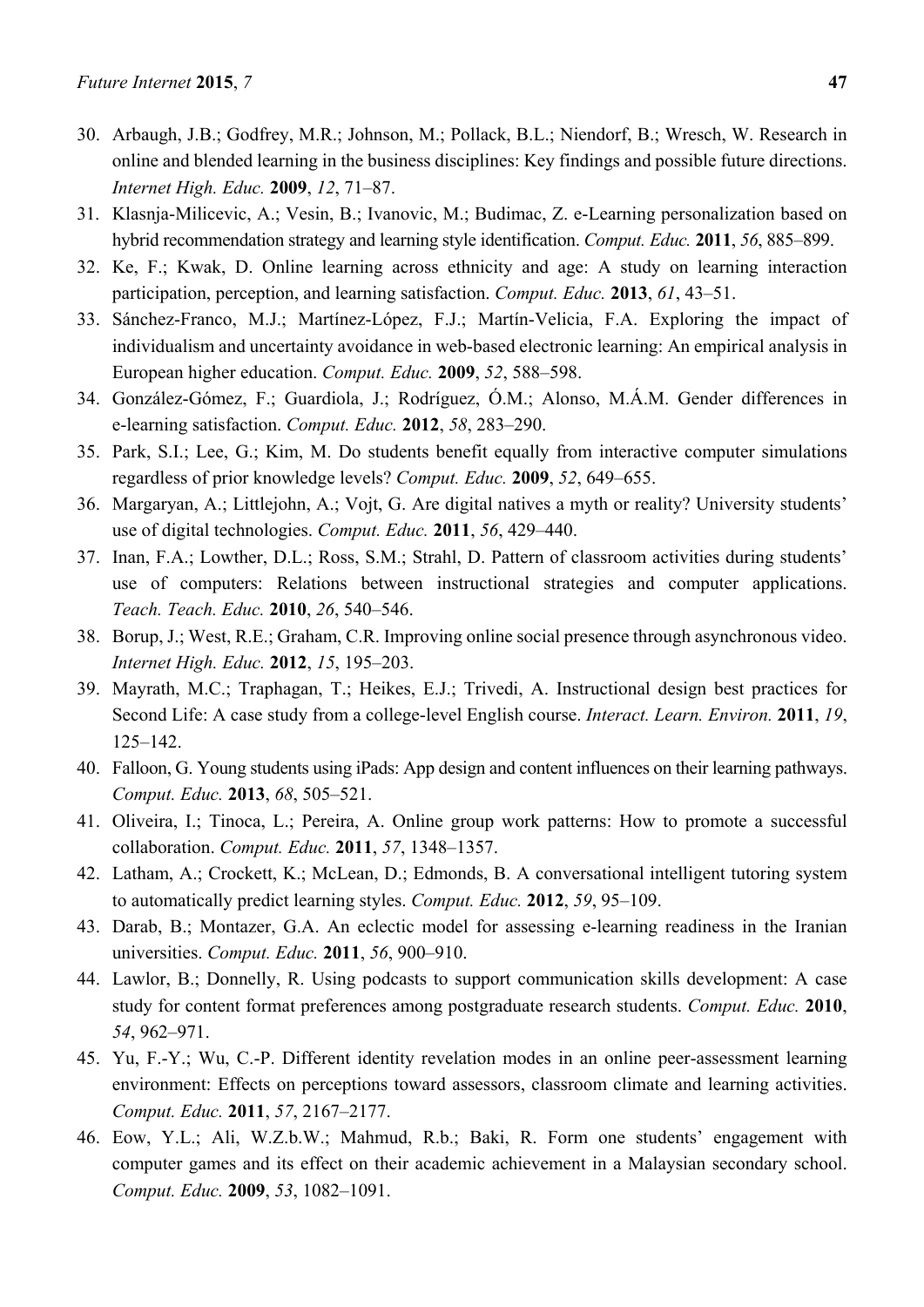- 47. Hong, J.-C.; Tsai, C.-M.; Ho, Y.-J.; Hwang, M.-Y.; Wu, C.-J. A comparative study of the learning effectiveness of a blended and embodied interactive video game for kindergarten students. *Interact. Learn. Environ.* **2013**, *21*, 39–53.
- 48. Kim, P.; Hong, J.-S.; Bonk, C.; Lim, G. Effects of group reflection variations in project-based learning integrated in a Web 2.0 learning space. *Interact. Learn. Environ.* **2011**, *19*, 333–349.
- 49. Prestridge, S. The beliefs behind the teacher that influences their ICT practices. *Comput. Educ.* **2012**, *58*, 449–458.
- 50. Terzis, V.; Moridis, C.N.; Economides, A.A. Continuance acceptance of computer based assessment through the integration of user's expectations and perceptions. *Comput. Educ.* **2013**, *62*, 50–61.
- 51. Sad, S.N. An attitude scale for smart board use in education: Validity and reliability studies. *Comput. Educ.* **2012**, *58*, 900–907.
- 52. Dziuban, C.; Moskal, P.; Kramer, L.; Thompson, J. Student satisfaction with online learning in the presence of ambivalence: Looking for the will-o'-the-wisp. *Internet High. Educ.* **2013**, *17*, 1–8.
- 53. Regan, K.; Evmenova, A.; Baker, P.; Jerome, M.K.; Spencer, V.; Lawson, H.; Werner, T. Experiences of instructors in online learning environments: Identifying and regulating emotions. *Internet High. Educ.* **2012**, *15*, 204–212.
- 54. Teo, T. Factors influencing teachers' intention to use technology: Model development and test. *Comput. Educ.* **2011**, *57*, 2432–2440.
- 55. Deng, L.; Tavares, N.J. From Moodle to Facebook: Exploring students' motivation and experiences in online communities. *Comput. Educ.* **2013**, *68*, 167–176.
- 56. Chatzoglou, P.D.; Sarigiannidis, L.; Vraimaki, E.; Diamantidis, A. Investigating Greek employees' intention to use web-based training. *Comput. Educ.* **2009**, *53*, 877–889.
- 57. Guasch, T.; Alvarez, I.; Espasa, A. University teacher competencies in a virtual teaching/learning environment: Analysis of a teacher training experience. *Teach. Teach. Educ.* **2010**, *26*, 199–206.
- 58. Han, I.; Eom, M.; Shin, W.S. Multimedia case-based learning to enhance pre-service teachers' knowledge integration for teaching with technologies. *Teach. Teach. Educ.* **2013**, *34*, 122–129.
- 59. Polly, D.; Mims, C.; Shepherd, C.E.; Inan, F. Evidence of impact: Transforming teacher education with preparing tomorrow's teachers to teach with technology (PT3) grants. *Teach. Teach. Educ.* **2010**, *26*, 863–870.
- 60. Fulton, L.V.; Ivanitskaya, L.V.; Bastian, N.D.; Erofeev, D.A. Frequent deadlines: Evaluating the effect of learner control on healthcare executives' performance in online learning. *Learn. Instr.* **2013**, *23*, 24–32.
- 61. Hodges, C.B.; Murphy, P.F. Sources of self-efficacy beliefs of students in a technology-intensive asynchronous college algebra course. *Internet High. Educ.* **2009**, *12*, 93–97.
- 62. Shen, D.; Cho, M.-H.; Tsai, C.-L.; Marra, R. Unpacking online learning experiences: Online learning self-efficacy and learning satisfaction. *Internet High. Educ.* **2013**, *19*, 10–17.
- 63. Krause, U.-M.; Stark, R.; Mandl, H. The effects of cooperative learning and feedback on e-learning in statistics. *Learn. Instr.* **2009**, *19*, 158–170.
- 64. Pérez-Mateo, M.; Guitert, M. Which social elements are visible in virtual groups? Addressing the categorization of social expressions. *Comput. Educ.* **2012**, *58*, 1234–1246.